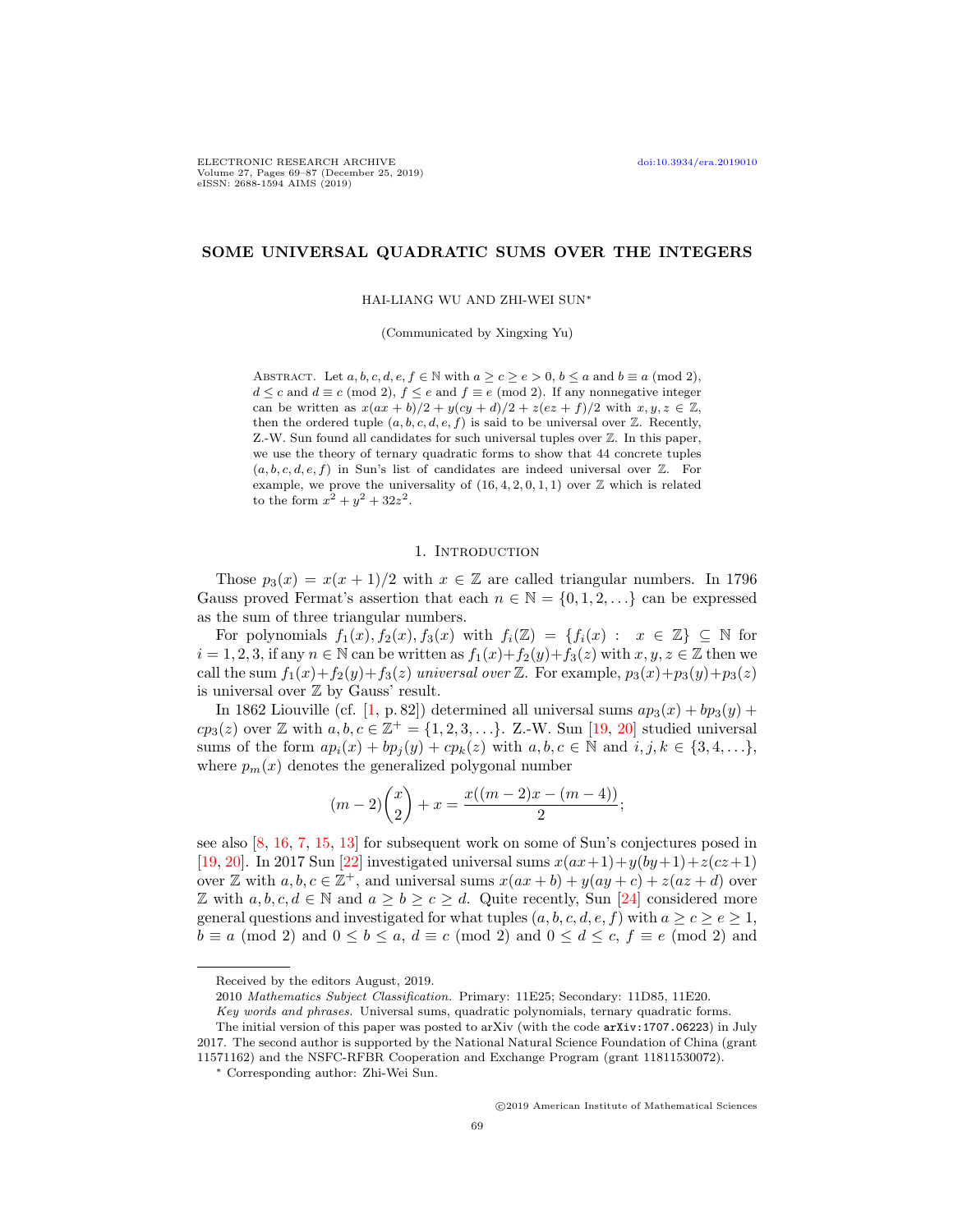$0 \leq f \leq e$ , the sum

$$
\frac{x(ax + b)}{2} + \frac{y(cy + d)}{2} + \frac{z(ez + f)}{2}
$$

is universal over  $\mathbb{Z}$ . Such (ordered) tuples  $(a, b, c, d, e, f)$  are said to be universal over Z. He showed such tuples with  $b < a, d < c, f < e$ , and  $b \ge d$  if  $a = c$ , and  $d > f$  if  $c = e$ , must be in his list of 12082 candidates (cf. [\[23,](#page-18-9) A286944] and [\[25\]](#page-18-10)), and conjectured that all such candidates are indeed universal over Z. Note that

$$
\{p_3(x): x \in \mathbb{Z}\} = \left\{\frac{x(4x+2)}{2} = x(2x+1): x \in \mathbb{Z}\right\}.
$$

Sun [\[24\]](#page-18-8) proved that some candidates  $(a, b, c, d, e, f)$  are universal over  $\mathbb{Z}$ , e.g.,  $(5, 1, 3, 1, 1, 1)$  (equivalent to  $(5, 1, 4, 2, 3, 1)$ ) is universal over Z. Sun even conjectured that any  $n \in \mathbb{N}$  can be written as  $x(x + 1)/2 + y(3y + 1)/2 + z(5z + 1)/2$ with  $x, y, z \in \mathbb{N}$ .

In this paper, via the theory of ternary quadratic forms, we establish the universality (over  $\mathbb{Z}$ ) of 44 concrete tuples  $(a, b, c, d, e, f)$  on Sun's list of candidates.

#### <span id="page-1-2"></span>Theorem 1.1. The tuples

 $(5, 1, 2, 2, 1, 1), (6, 0, 3, 3, 3, 1), (6, 2, 5, 5, 1, 1), (6, 6, 3, 3, 3, 1),$  $(8, 2, 3, 1, 1, 1), (8, 6, 3, 1, 1, 1), (8, 8, 3, 1, 1, 1)$ 

are universal over Z.

**Remark 1.** Sun [\[20\]](#page-18-1) conjectured that any  $n \in \mathbb{N}$  can be written as  $p_3(x) + 2p_3(y) +$  $p_7(z)$  with  $x, y, z \in \mathbb{N}$ , and J. Ju, B.-K. Oh and B. Seo [\[13\]](#page-18-6) proved that  $p_3(x)$  +  $2p_3(y) + p_7(z)$  (or the tuple  $(5, 3, 2, 2, 1, 1)$ ) is universal over Z.

### <span id="page-1-0"></span>Theorem 1.2. The tuples

 $(6, 0, 5, 1, 3, 1), (6, 0, 5, 3, 3, 1), (7, 1, 1, 1, 1, 1), (7, 1, 2, 0, 1, 1),$  $(7, 1, 2, 2, 1, 1), (7, 1, 3, 1, 1, 1), (7, 3, 1, 1, 1, 1), (7, 3, 2, 0, 1, 1),$  $(7, 3, 2, 2, 1, 1), (7, 3, 3, 1, 1, 1), (7, 5, 1, 1, 1, 1), (7, 5, 3, 1, 1, 1),$  $(15, 3, 3, 1, 1, 1), (15, 5, 1, 1, 1, 1), (15, 5, 3, 1, 2, 0), (15, 5, 3, 1, 2, 2),$  $(15, 9, 3, 1, 1, 1), (21, 7, 3, 1, 2, 2)$ 

are universal over Z.

Remark 2. Our proof of Theorem [1.2](#page-1-0) involves the theory of genera of ternary quadratic forms. Sun [\[20\]](#page-18-1) conjectured that any  $n \in \mathbb{N}$  can be written as  $p_3(x)$  +  $y^2 + p_9(z)$  (or  $p_3(x) + 2p_3(y) + p_9(z)$ ) with  $x, y, z \in \mathbb{N}$ ; along this line Ju, Oh and Seo [\[13\]](#page-18-6) proved that  $p_3(x) + y^2 + p_9(z)$  and  $p_3(x) + 2p_3(y) + p_9(z)$  are universal over  $\mathbb{Z}$ , i.e., the tuples  $(7, 5, 2, 0, 1, 1)$  and  $(7, 5, 2, 2, 1, 1)$  are universal over  $\mathbb{Z}$ .

<span id="page-1-1"></span>**Theorem 1.3.** (i) The tuples  $(5, 5, 3, 1, 3, 1)$ ,  $(5, 5, 3, 3, 3, 1)$ ,  $(6, 4, 5, 5, 1, 1)$  and  $(7, 7, 3, 1, 1, 1)$  are universal over  $\mathbb{Z}$ .

(ii) All the five tuples

 $(6, 2, 5, 1, 1, 1), (6, 2, 5, 5, 1, 1), (6, 4, 5, 1, 1, 1), (15, 5, 6, 2, 1, 1), (15, 5, 6, 4, 1, 1)$ 

are universal over Z.

Remark 3. Our proof of Theorem [1.3\(](#page-1-1)i) employs the Minkowski-Siegel formula (cf. [\[14,](#page-18-11) pp. 173-174]). Sun [\[20\]](#page-18-1) conjectured that any  $n \in \mathbb{N}$  can be written as  $p_3(x) + p_7(y) + 2p_5(z)$  (or  $p_3(x) + p_7(y) + p_8(z)$ ) with  $x, y, z \in \mathbb{N}$ ; along this line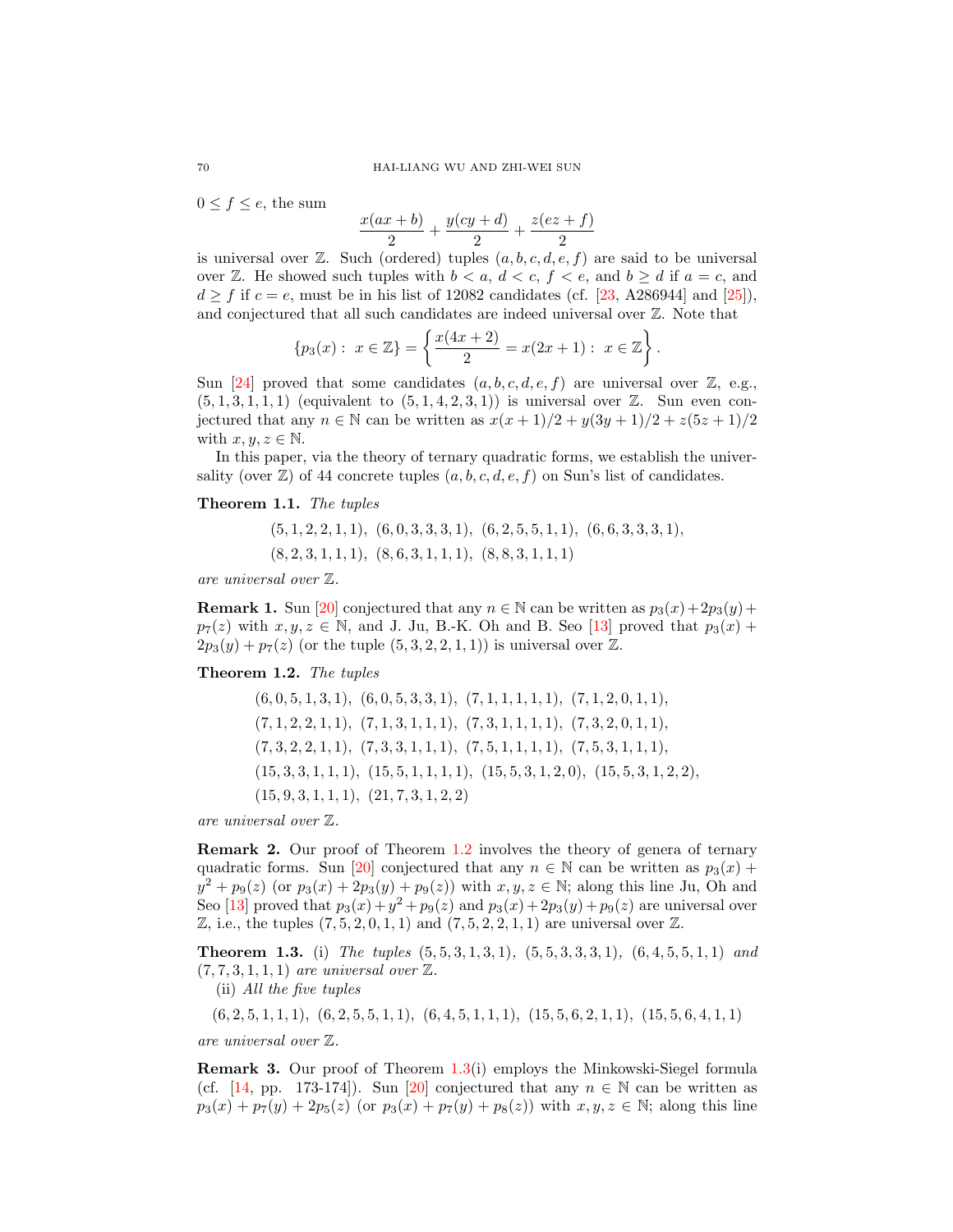Ju, Oh and Seo [\[13\]](#page-18-6) proved that  $p_3(x) + p_7(y) + 2p_5(z)$  and  $p_3(x) + p_7(y) + p_8(z)$ are universal over  $\mathbb{Z}$ , i.e., the tuples  $(6, 2, 5, 3, 1, 1)$  and  $(6, 4, 5, 3, 1, 1)$  are universal over  $\mathbb{Z}$ .

Similarly to [\[24,](#page-18-8) Theorem 1.4], we observe that

(1) 
$$
\{p_3(x)+p_5(y): x,y \in \mathbb{Z}\} = \{p_5(x)+3p_5(y): x,y \in \mathbb{Z}\}.
$$

In fact,

<span id="page-2-0"></span>
$$
n \in \{p_3(x) + p_5(y) : x, y \in \mathbb{Z}\}\
$$
  

$$
\iff 24n + 4 \in \{3(2x + 1)^2 + (6y - 1)^2 : x, y \in \mathbb{Z}\}\
$$
  

$$
\iff 24n + 4 \in \{3u^2 + v^2 : u, v \in \mathbb{Z} \& 2 \nmid uv\}
$$

and

$$
n \in \{3p_5(x) + p_5(y) : x, y \in \mathbb{Z}\}
$$
  

$$
\iff 24n + 4 \in \{3(6x - 1)^2 + (6y - 1)^2 : x, y \in \mathbb{Z}\}
$$
  

$$
\iff 24n + 4 \in \{3u^2 + v^2 : u, v \in \mathbb{Z}, 2 \nmid uv \& 3 \nmid u\}.
$$

If u and v are odd integers with  $3 | u$  and  $3 | v$ , then

$$
3u^{2} + v^{2} = 3\left(\frac{u \pm v}{2}\right)^{2} + \left(\frac{3u \mp v}{2}\right)^{2}
$$

with  $(u \pm v)/2$  not divisible by 3. Therefore [\(1\)](#page-2-0) holds. In view of (1.1) and Theorems 1.1-1.3, we have the following consequence.

Corollary 1. The tuples

 $(9, 3, 7, 1, 3, 1), (9, 3, 7, 3, 3, 1), (9, 3, 7, 5, 3, 1),$  $(9, 3, 7, 7, 3, 1), (9, 3, 8, 2, 3, 1), (9, 3, 8, 6, 3, 1),$  $(9, 3, 8, 8, 3, 1), (15, 3, 9, 3, 3, 1), (15, 9, 9, 3, 3, 1)$ 

are universal over Z.

<span id="page-2-2"></span>**Theorem 1.4.** The tuple  $(16, 4, 2, 0, 1, 1)$  is universal over  $\mathbb{Z}$ . In other words, any  $n \in \mathbb{N}$  can be written as  $p_3(x) + y^2 + 2z(4z + 1)$  with  $x, y, z \in \mathbb{Z}$ .

**Remark 4.** This result is closely related to the form  $x^2 + y^2 + 32z^2$ . Sun [\[24\]](#page-18-8) even conjectured that any  $n \in \mathbb{N}$  can be written as  $p_3(x) + y^2 + 2z(4z - 1)$  with  $x, y, z \in \mathbb{N}$ .

We will show Theorems 1.1-1.4 in Sections 2-5 respectively.

## 2. Proof of Theorem [1.1](#page-1-2)

<span id="page-2-1"></span>**Lemma 2.1.** (i) For any  $n \in \mathbb{N}$ , we can write  $12n + 5$  as  $x^2 + y^2 + (6z)^2$  with  $x, y, z \in \mathbb{Z}$ .

(ii) Let  $n \in \mathbb{Z}^+$  and  $\delta \in \{0,1\}$ . Then we can write  $6n+1$  as  $x^2+3y^2+6z^2$  with  $x, y, z \in \mathbb{Z}$  and  $x \equiv \delta \pmod{2}$ .

Remark 5. Lemma [2.1](#page-2-1) is a known result due to the second author, see [\[20,](#page-18-1) Theorem 1.7(iii) and Lemma 3.3] and [\[22,](#page-18-7) Remark 3.1].

The following lemma (cf. [\[11,](#page-18-12) pp. 12-14]) occurred in a 1993 letter of J.S. Hsia to I. Kaplansky.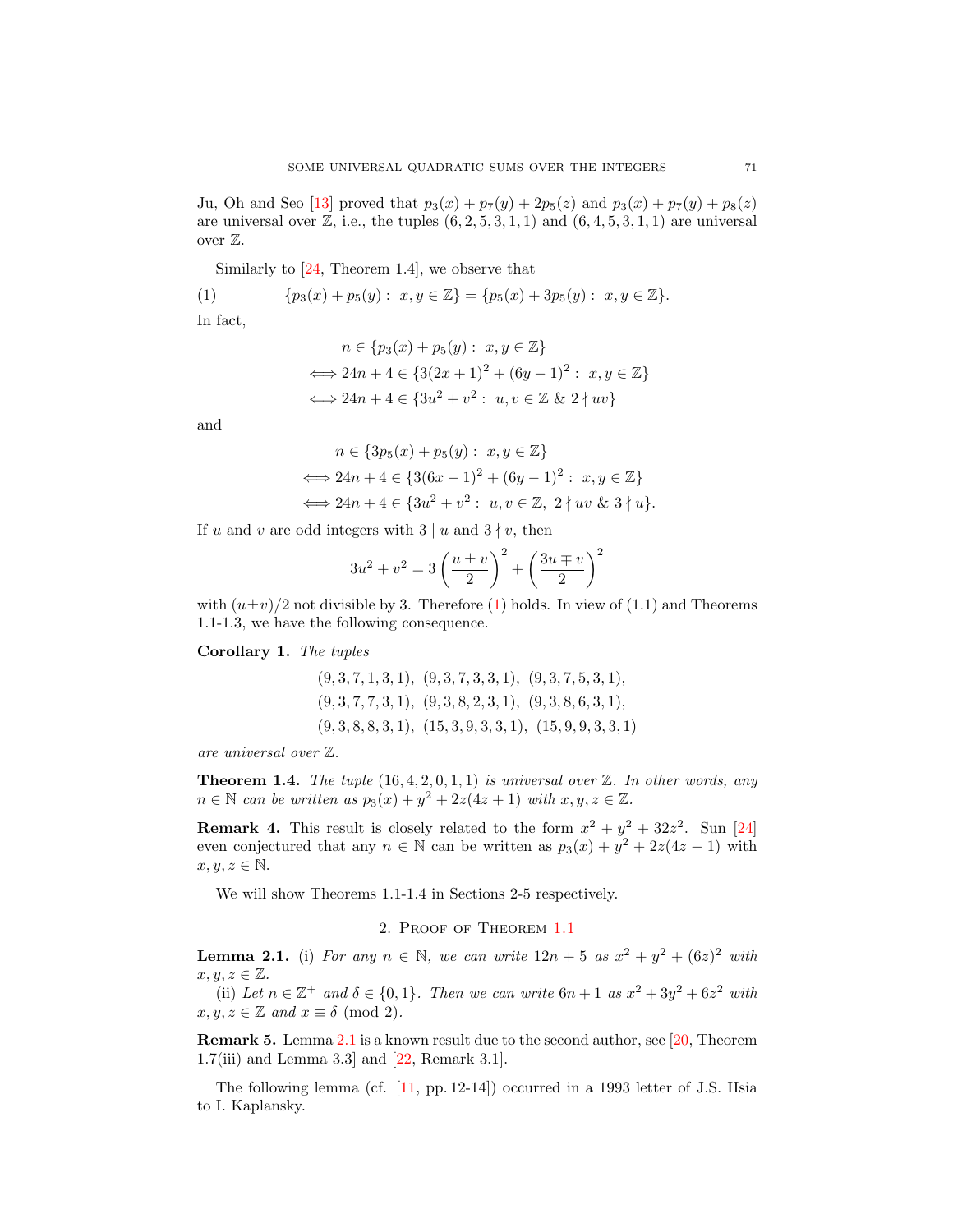<span id="page-3-2"></span>**Lemma 2.2.** For each  $n \in \mathbb{N}$ , we can write  $6n+5$  as  $x^2+y^2+10z^2$  with  $x, y, z \in \mathbb{Z}$ .

For  $a, b, c \in \mathbb{Z}^+$ , we define

$$
E(a, b, c) = \{ n \in \mathbb{N} : n \neq ax^2 + by^2 + cz^2 \text{ for any } x, y, z \in \mathbb{Z} \}.
$$

L.E. Dickson [\[4,](#page-18-13) pp. 112-113] listed 102 diagonal quadratic forms  $ax^2 + by^2 + cz^2$ for which the structure of  $E(a, b, c)$  is known explicitly. For example, the Gauss-Legendre theorem asserts that  $E(1, 1, 1) = \{4^k(8l + 7) : k, l \in \mathbb{N}\}.$ 

In 1996 W. Jagy  $[9]$  showed the following result (cf.  $[11, pp. 25-26]$  $[11, pp. 25-26]$ ).

<span id="page-3-3"></span>Lemma 2.3. We have

$$
E(1,4,9) = \{2\} \cup \bigcup_{k,l \in \mathbb{N}} \{4^k(8l+7), 8l+3, 9l+3\}.
$$

*Proof of Theorem [1.1.](#page-1-2)* (i) We want to prove the universality of  $(5, r, 2, 2, 1, 1)$  over  $\mathbb Z$  for  $r \in \{1,3\}$ . Let  $n \in \mathbb N$ . Clearly,

$$
n = p_3(x) + y(y+1) + \frac{z(5z+r)}{2}
$$
  

$$
\iff 40n + r^2 + 15 = 5(2x+1)^2 + 10(2y+1)^2 + (10z+r)^2.
$$

Since

$$
E(1,5,10) = \{25^l m : l, m \in \mathbb{N} \text{ and } m \equiv 2,3 \pmod{5}\}\
$$

by Dickson [\[4,](#page-18-13) pp. 112-113], we have  $40n + r^2 + 15 \in \{u^2 + 5v^2 + 10w^2 : u, v, w \in \mathbb{N}\}.$ Thus we can write

$$
40n + r2 + 15 = (2kx0)2 + 5(2ky0)2 + 10(2kz0)2 = 4k(x02 + 5y02 + 10z02)
$$

with  $k \in \mathbb{N}$ ,  $x_0, y_0, z_0 \in \mathbb{Z}$ , and  $x_0, y_0, z_0$  not all even. In the case  $k = 0$ , if  $2 \mid z_0$ then  $x_0^2 + 5y_0^2 \equiv r^2 + 15 \equiv 0 \pmod{8}$  and hence  $x_0 \equiv y_0 \equiv 0 \pmod{2}$  which contradicts that  $x_0, y_0, z_0$  are not all even, thus  $2 \nmid z_0$  and also  $2 \nmid x_0y_0$  since  $x_0^2 + 5y_0^2 \equiv r^2 + 15 - 10z_0^2 \equiv 6 \pmod{8}.$ 

<span id="page-3-0"></span>It is easy to verify the following new identity:

$$
(2) \quad 4^2(x^2 + 5y^2 + 10z^2) = (x \pm 5y - 10z)^2 + 5(x \mp 3y - 2z)^2 + 10(x \pm y + 2z)^2.
$$

If  $x, y, z$  are odd integers, then  $(x + \varepsilon y)/2 + z$  is odd for some  $\varepsilon \in {\pm 1}$ , hence by [\(2\)](#page-3-0) we have

$$
4(x^{2} + 5y^{2} + 10z^{2}) = \tilde{x}^{2} + 5\tilde{y}^{2} + 10\tilde{z}^{2}
$$

with

$$
\tilde{x}=\frac{x+\varepsilon y}{2}+2\varepsilon y-5z, \ \tilde{y}=\frac{x+\varepsilon y}{2}-2\varepsilon y-z, \ \tilde{z}=\frac{x+\varepsilon y}{2}+z
$$

all odd. Thus, if  $2 \nmid x_0y_0z_0$  then

<span id="page-3-1"></span>(3) 
$$
40n + r^2 + 15 = 4^k(x_0^2 + 5y_0^2 + 10z_0^2) \in \{x^2 + 5y^2 + 10z^2 : x, y, z \text{ are odd}\}.
$$

If  $x_0 \neq y_0 \pmod{2}$ , then  $x_0^2 + 5y_0^2 + 10z_0^2 \equiv 1 \pmod{2}$  and  $k \geq 2$  since  $40n + r^2 +$  $15 \equiv 0 \pmod{8}$ , hence by [\(2\)](#page-3-0) we have

$$
42(x02 + 5y02 + 10z02) = \bar{x}02 + 5\bar{y}02 + 10\bar{z}02
$$

with  $\bar{x}_0 = x_0 - 5y_0 - 10z_0$ ,  $\bar{y}_0 = x_0 + 3y_0 - 2z_0$  and  $\bar{z}_0 = x_0 - y_0 + 2z_0$  all odd, and therefore [\(3\)](#page-3-1) holds.

Now we suppose that  $k > 0$ ,  $2 | x_0 y_0 z_0$  and  $x_0 \equiv y_0 \pmod{2}$ . By [\(2\)](#page-3-0),

$$
4(x_0^2 + 5y_0^2 + 10z_0^2) = x_1^2 + 5y_1^2 + 10z_1^2
$$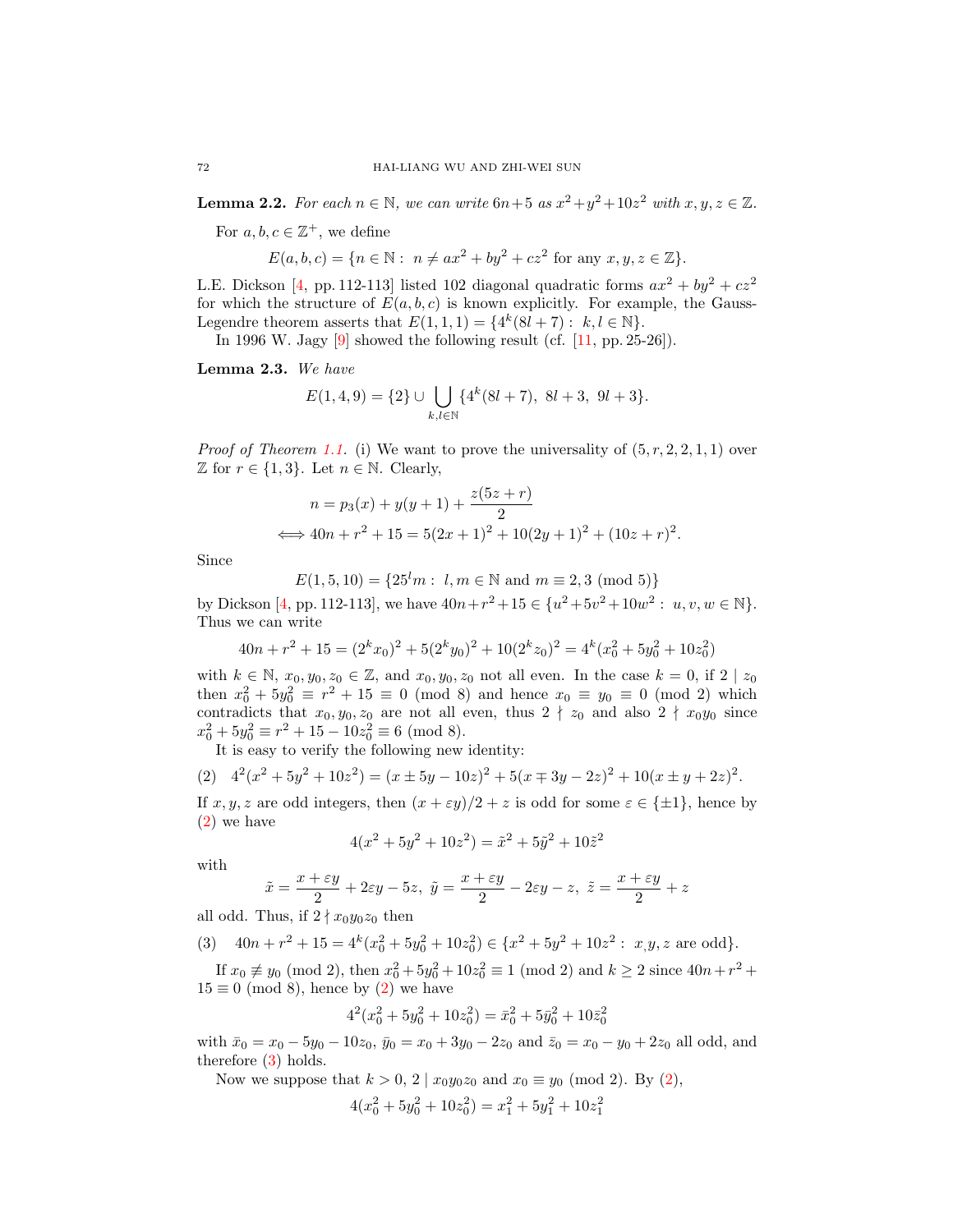$$
x_1 = \frac{x_0 - y_0}{2} - 2y_0 - 5z_0, \ y_1 = \frac{x_0 - y_0}{2} + 2y_0 - z_0, \ z_1 = \frac{x_0 - y_0}{2} + z_0
$$

If  $x_0$  and  $y_0$  are odd, then we may assume  $x_0 \not\equiv y_0 - 2z_0 \pmod{4}$  without loss of generality (otherwise we replace  $x_0$  by  $-x_0$ ), and hence  $x_1, y_1, z_1$  are all odd. If  $x_0, y_0, (x_0 - y_0)/2$  are all even, then  $z_0$  is odd and so are  $x_1, y_1, z_1$ . If  $x_0$  and y<sub>0</sub> are even with  $x_0 \neq y_0 \pmod{4}$ , then  $z_0$  is odd and we may assume  $z_0 \equiv$  $(y_0 - x_0)/2$  (mod 4) without loss of generality (otherwise we replace  $z_0$  by  $-z_0$ ), hence  $z_1 \equiv 0 \pmod{4}$ ,  $y_1 = z_1 + 2(y_0 - z_0) \equiv 0 \pmod{2}$  and  $(x_1 - y_1)/4 \equiv -y_0 - z_0 \equiv 0$ 1 (mod 2), therefore by  $(2)$  we have

$$
x_1^2 + 5y_1^2 + 10z_1^2 = x_2^2 + 5y_2^2 + 10z_2^2
$$

with

$$
x_2 = \frac{x_1 - 5y_1 - 10z_1}{4}, \ y_2 = \frac{x_1 + 3y_1 - 2z_1}{4}, \ z_2 = \frac{x_1 - y_1 + 2z_1}{4}
$$

all odd. So we still have [\(3\)](#page-3-1).

By the above, there always exist odd integers  $x, y, z$  such that  $40n + r^2 + 15 =$  $x^2 + 5y^2 + 10z^2$ . Write  $y = 2u + 1$  and  $z = 2v + 1$  with  $u, v \in \mathbb{Z}$ . As  $x^2 \equiv r^2 \pmod{5}$ , either x or  $-x$  has the form  $10w + r$  with  $w \in \mathbb{Z}$ . Therefore

$$
40n + r2 + 15 = (10w + r)2 + 5(2u + 1)2 + 10(2v + 1)2
$$

and hence  $n = p_3(u) + v(v + 1) + w(5w + r)/2$ . This proves the universality of  $(5, r, 2, 2, 1, 1)$  over  $\mathbb{Z}$ .

(ii) Let  $n \in \mathbb{N}$  and  $r \in \{1,3\}$ . It is easy to see that

$$
n = p_3(x) + \frac{y(3y+1)}{2} + z(4z+r)
$$
  

$$
\iff 48n + 3r^2 + 8 = 6(2x+1)^2 + 2(6y+1)^2 + 3(8z+r)^2.
$$

Since

$$
E(2,3,6) = \{3q + 1: q \in \mathbb{N}\} \cup \{4^k(8l + 7): k, l \in \mathbb{N}\}\
$$

by Dickson [\[4,](#page-18-13) pp. 112-113], we see that  $48n + 3r^2 + 8 = 2x^2 + 3y^2 + 6z^2$  for some  $x, y, z \in \mathbb{Z}$ . Clearly,  $y^2 + 2z^2 \neq 0$ , and hence by [\[20,](#page-18-1) Lemma 2.1] we have  $y^2 + 2z^2 = y_0^2 + 2z_0^2$  for some  $y_0, z_0 \in \mathbb{Z}$  not all divisible by 3. Thus, without any loss of generality, we simply assume that  $3 \nmid y$  or  $3 \nmid z$ . Note that  $3 \nmid x, 2 \nmid y$ , and  $x \equiv z \pmod{2}$  since  $2(x^2 + z^2) \equiv 2x^2 + 6z^2 \equiv 3r^2 + 8 - 3y^2 \equiv 0 \pmod{4}$ . If  $3 \mid y$ and  $3 \nmid z$ , then z or  $-z$  is congruent to  $x + y$  modulo 3. If  $3 \nmid y$  and  $3 \nmid z$ , then y or  $-y$  is congruent to  $x + z$  modulo 3. If  $3 \nmid yz$ , then  $\varepsilon_1 y \equiv \varepsilon_2 z \equiv x \pmod{3}$  for some  $\varepsilon_1, \varepsilon_2 \in \{\pm 1\}$ . So, without loss of generality, we may assume that  $x + y + z \equiv$ 0 (mod 3) (otherwise we may change signs of  $x, y, z$  suitably). Note that

$$
48n + 3r^2 + 8 = 2x^2 + 3y^2 + 6z^2 = 2a^2 + 3b^2 + 6c^2,
$$

where  $a = y + z$ ,  $b = (2x - y + 2z)/3$  and  $c = (x + y - 2z)/3$  are integers. If  $x \equiv z \equiv 1 \pmod{2}$ , then  $x, y, z$  are all odd. If  $x \equiv z \equiv 0 \pmod{2}$ , then  $a, b, c$  are all odd.

By the above,  $48n + 3r^2 + 8 = 2a^2 + 3b^2 + 6c^2$  for some odd integers a, b, c. Since  $3b^2 \equiv 3r^2 + 8 - 2a^2 - 6c^2 \equiv 3r^2 \pmod{16}$ , we can write b or  $-b$  as  $8w + r$  with  $w \in \mathbb{Z}$ . Clearly, a or  $-a$  has the form  $6u + 1$  with  $u \in \mathbb{Z}$ , and  $c = 2v + 1$  for some  $v \in \mathbb{Z}$ . Therefore

$$
48n + 3r2 + 8 = 2(6u + 1)2 + 3(8w + r)2 + 6(2v + 1)2
$$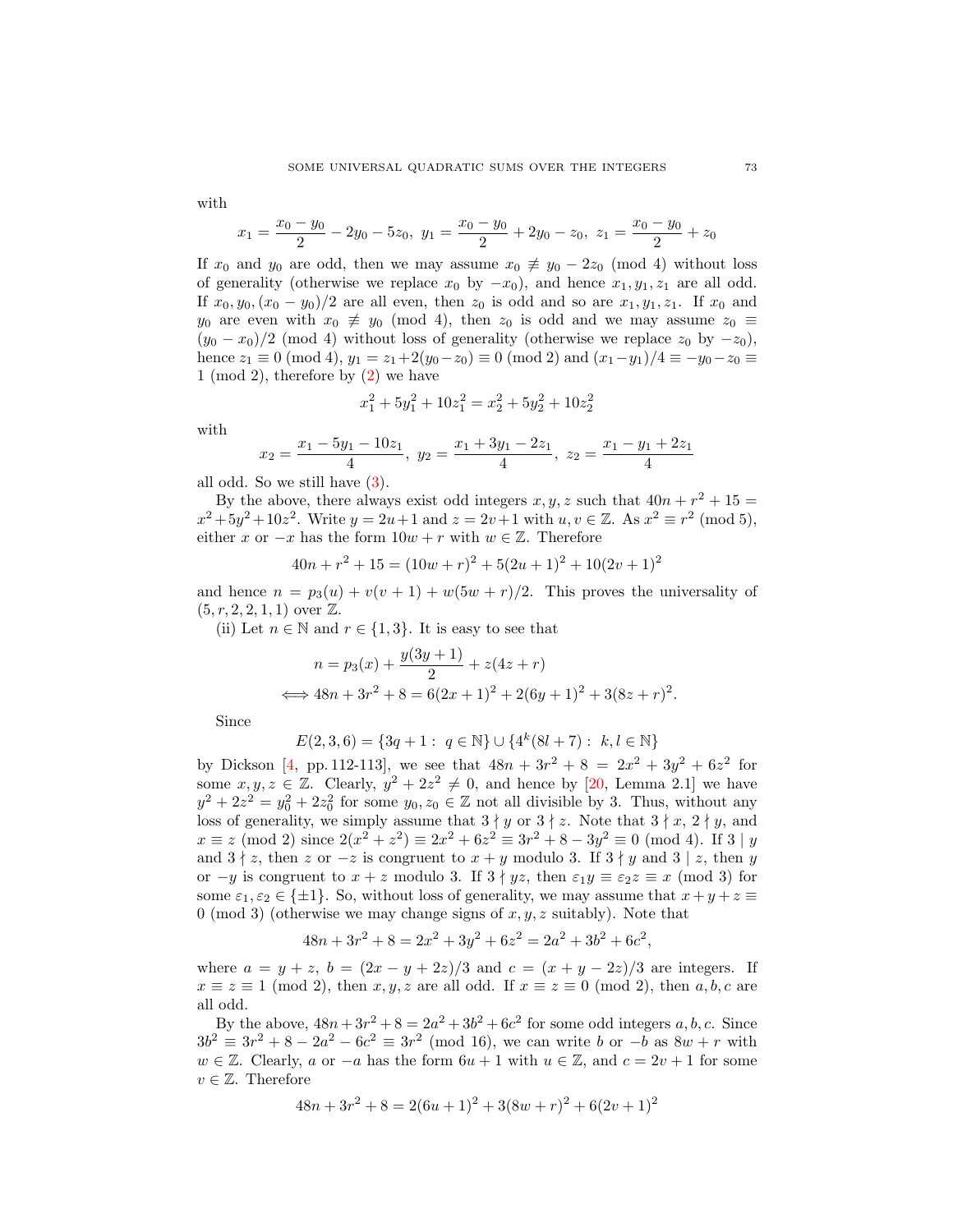and hence  $n = u(3u + 1)/2 + p_3(v) + w(4w + r)$ . This proves the universality of  $(8, 2r, 3, 1, 1, 1)$  over  $\mathbb{Z}$ .

(iii) Let  $n \in \mathbb{N}$ . By Lemma [2.1\(](#page-2-1)ii), we can write  $6n+7$  in the form  $x^2+3y^2+6z^2$ with  $x, y, z \in \mathbb{Z}$  and  $x \equiv n + 1 \pmod{2}$ . Clearly,  $y \equiv n \pmod{2}$ . Since  $6z^2 \equiv$  $6n + 7 - (n+1)^2 - 3n^2 \equiv 6 \pmod{4}$ , we have  $2 \nmid z$ . Hence

$$
24n + 28 = 4(6n + 7) = 4(x2 + 3y2 + 6z2) = (x - 3y)2 + 3(x + y)2 + 24z2
$$

with  $x - 2y$ ,  $x + 2y$  and z all odd. Note that  $x - 3y$  or  $3y - x$  has the form  $6w + 1$ with  $w \in \mathbb{Z}$ . Write  $x + y = 2u + 1$  and  $z = 2v + 1$  with  $u, v \in \mathbb{Z}$ . Then

$$
24n + 28 = (6w + 1)^2 + 3(2u + 1)^2 + 24(2v + 1)^2
$$

and hence  $n = w(3w + 1)/2 + p_3(u) + 8p_3(v)$ . This proves the universality of  $(8, 8, 3, 1, 1, 1).$ 

(iv) Let  $n \in \mathbb{N}$ . By Lemma [2.2,](#page-3-2) we can write  $6n + 5$  as  $x^2 + y^2 + 10z^2$  with  $x, y, z \in \mathbb{Z}$ . Clearly,  $x \not\equiv y \pmod{2}$ . Since  $x^2 + y^2 + z^2 \equiv 2 \pmod{3}$ , exactly one of  $x, y, z$  is divisible by 3. Without loss of generality, we may assume that  $x + y + z \equiv 0 \pmod{3}$  (otherwise we adjust signs of x, y, z suitably to meet our purpose). Observe that

$$
4(x^{2} + y^{2} + 10z^{2}) = 2(x - y)^{2} + 3\left(\frac{x + y + 10z}{3}\right)^{2} + 15\left(\frac{x + y - 2z}{3}\right)^{2}.
$$

So,  $4(6n+5) = 2a^2 + 3b^2 + 15c^2$  for some odd integers a, b, c. As  $3 \nmid a$ , we may write a or  $-a$  as  $6w + 1$  with  $w \in \mathbb{Z}$ . Write  $b = 2u + 1$  and  $c = 2v + 1$  with  $u, v \in \mathbb{Z}$ . Then

$$
24n + 20 = 2(6w + 1)^{2} + 3(2u + 1)^{2} + 15(2v + 1)^{2}
$$

and so  $n = p_3(u) + 5p_3(v) + w(3w+1)$ . This proves the universality of  $(6, 2, 5, 5, 1, 1)$ over Z.

(v) Let  $n \in \mathbb{N}$ . By Lemma [2.1\(](#page-2-1)i), we can write  $12n+5$  in the form  $x^2+y^2+(6z)^2$ with  $x, y, z \in \mathbb{Z}$ . It follows that  $24n + 10 = (x + y)^2 + (x - y)^2 + 72z^2$ . As  $(x + y)^2 + (x - y)^2 \equiv 10 \equiv 2 \pmod{4}$ , both  $x + y$  and  $x - y$  are odd. Since  $(x+y)^2 + (x-y)^2 \equiv 10 \equiv 1 \pmod{3}$ , exactly one of  $x+y$  and  $x-y$  is divisible by 3. So  $(x+y)^2 + (x-y)^2 = (6u+1)^2 + (6v+3)^2$  for some  $u, v \in \mathbb{Z}$ . Therefore

$$
24n + 10 = (6u + 1)^{2} + (6v + 3)^{2} + 72z^{2},
$$

i.e.,  $n = u(3u+1)/2 + 3p_3(v) + 3z^2$ . This proves the universality of  $(6, 0, 3, 3, 3, 1)$ over Z.

By Lemma [2.3,](#page-3-3) we can write  $12n+14$  in the form  $x^2+4y^2+9z^2$  with  $x, y, z \in \mathbb{Z}$ . Since  $x^2 + z^2 \equiv 14 \pmod{4}$ , we have  $2 \nmid xz$ . Observe that

$$
24n + 28 = 2(x2 + 4y2 + 9z2) = (x - 2y)2 + (x + 2y)2 + 18z2
$$

with  $x \pm 2y$  and z all odd. Clearly, exactly one of  $x - 2y$  and  $x + 2y$  is divisible by 3. So, for some  $u, v, w \in \mathbb{Z}$  we have

$$
24n + 28 = (6u + 1)^2 + 9(2v + 1)^2 + 18(2w + 1)^2
$$

and hence  $n = u(3u + 1)/2 + 3p_3(v) + 6p_3(w)$ . This proves the universality of  $(6, 6, 3, 3, 3, 1)$  over  $\mathbb{Z}$ .

The proof of Theorem 1.1 is now complete.  $\Box$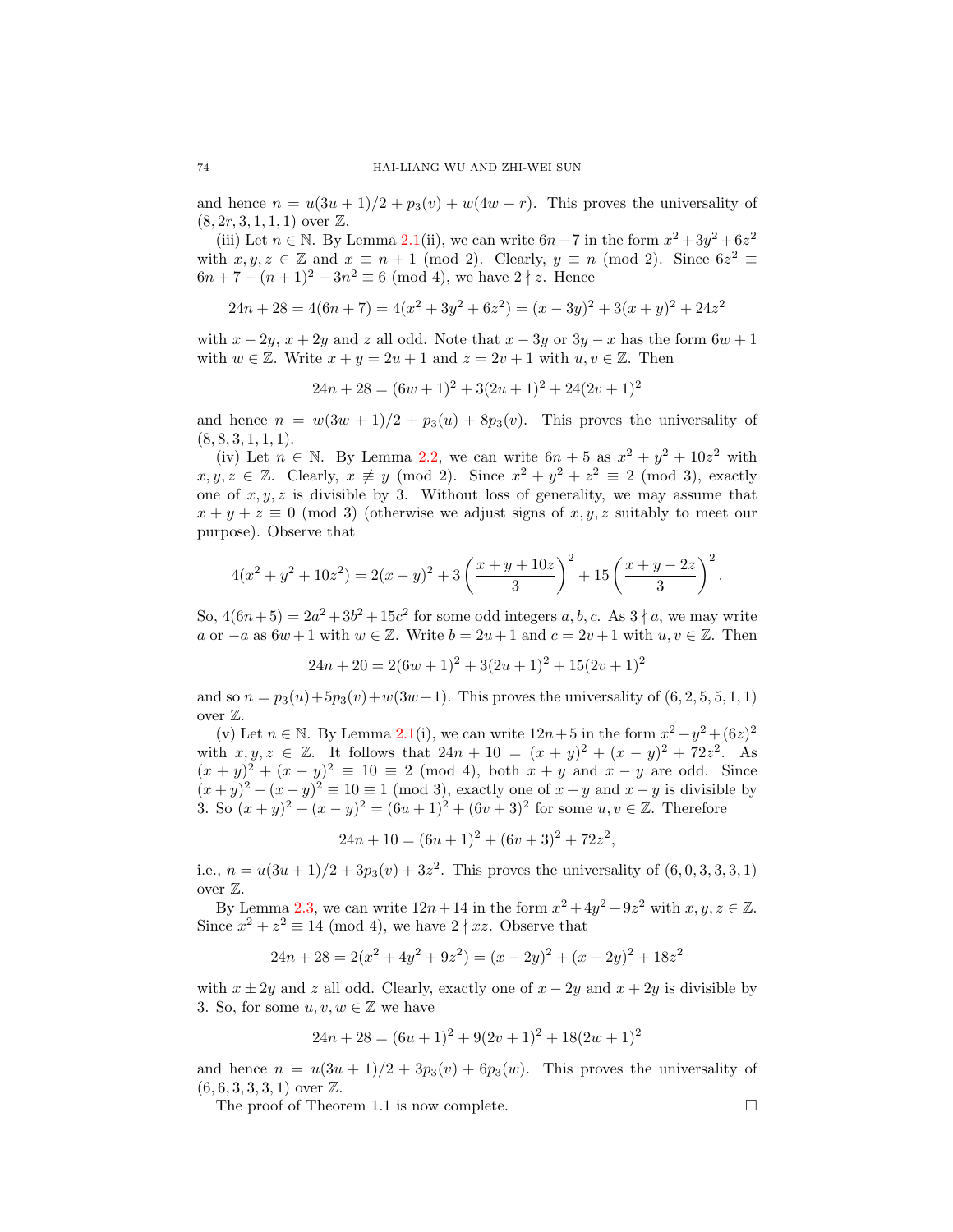## 3. Proof of Theorem [1.2](#page-1-0)

The following lemma is one of the most important theorems about integral representations of quadratic forms (cf. [\[2,](#page-17-1) p. 129]).

<span id="page-6-0"></span>**Lemma 3.1.** Let f be a nonsingular integral quadratic form and let m be a nonzero integer which is represented by f over the real field  $\mathbb R$  and the ring  $\mathbb Z_p$  of p-adic integers for each prime p. Then m is represented by some form  $f^*$  over  $\mathbb Z$  where  $f^*$ is in the genus of f.

<span id="page-6-1"></span>**Lemma 3.2.** (i) [\[20,](#page-18-1) Lemma 3.2] If  $x^2 + 3y^2 \equiv 4 \pmod{8}$  with  $x, y \in \mathbb{Z}$ , then  $x^2 + 3y^2 = u^2 + 3v^2$  for some odd integers u and v.

(ii) [\[20,](#page-18-1) Lemma 3.6] If  $w = x^2 + 7y^2 > 0$  with  $x, y \in \mathbb{Z}$  and  $8 | w$ , then  $w = u^2 + 7v^2$ for some odd integers u and v.

(iii) [\[24,](#page-18-8) Lemma 5.1] If  $w = 3x^2 + 5y^2 > 0$  with  $x, y \in \mathbb{Z}$  and  $8 | w$ , then  $w = 3u^2 + 5v^2$  for some odd integers u and v.

*Proof of Theorem [1.2](#page-1-0).* (i) Let  $n \in \mathbb{N}$ . Clearly,

$$
n = p_3(x) + p_3(y) + 5z(3z+1)/2 \iff 24n + 11 = 3(2x+1)^2 + 3(2y+1)^2 + 5(6z+1)^2.
$$

There are two classes in the genus of  $3x^2 + 3y^2 + 5z^2$ , and the one not containing  $3x^2 + 3y^2 + 5z^2$  has the representative

$$
3x^{2} + 2y^{2} + 8z^{2} - 2yz = 3x^{2} + 3\left(\frac{y}{2} + z\right)^{2} + 5\left(\frac{y}{2} - z\right)^{2}
$$

$$
= 3x^{2} + 3\left(\frac{y - 3z}{2}\right)^{2} + 5\left(\frac{y + z}{2}\right)^{2}
$$

If  $24n + 11 = 3x^2 + 2y^2 + 8z^2 - 2yz$  with y odd and z even, then  $3x^2 \equiv 11 - 2y^2 \equiv$ 9 (mod 4) which is impossible. Thus, if  $24n+11 \in \{3x^2+2y^2+8z^2-2yz : x, y, z \in \mathbb{Z}\}\$ then  $24n + 11 \in \{3x^2 + 3y^2 + 5z^2 : x, y, z \in \mathbb{Z}\}$ . With the help of Lemma [3.1,](#page-6-0) there are  $x, y, z \in \mathbb{Z}$  such that  $24n + 11 = 3x^2 + 3y^2 + 5z^2$ . As  $5z^2 \not\equiv 11 \pmod{4}$ , x and y cannot be both even. Without loss of generality, we assume that  $2 \nmid x$ . Then  $3y^2 + 5z^2 \equiv 11 - 3x^2 \equiv 0 \pmod{8}$  and  $3y^2 + 5z^2 \neq 0$ . By Lemma [3.2\(](#page-6-1)iii),  $3y^2 + 5z^2 = 3y_0^2 + 5z_0^2$  for some odd integers  $y_0$  and  $z_0$ . Write  $x = 2u + 1$  and  $y_0 = 2v + 1$  with  $u, v \in \mathbb{Z}$ . As  $2 \nmid z_0$  and  $3 \nmid z_0$ ,  $z_0$  or  $-z_0$  has the form  $6w + 1$ with  $w \in \mathbb{Z}$ . Thus  $24n + 11 = 3(2u + 1)^2 + 3(2v + 1)^2 + 5(6w + 1)^2$  and hence  $n = p_3(u) + p_3(v) + 5w(3w + 1)/2$ . This proves the universality of  $(15, 5, 1, 1, 1, 1)$ over Z.

(ii) Let  $n \in \mathbb{N}$  and  $r \in \{1,3\}$ . Obviously,

$$
n = p_3(x) + \frac{y(3y+1)}{2} + 3\frac{z(5z+r)}{2}
$$
  

$$
\iff 120n + 9r^2 + 20 = 15(2x+1)^2 + 5(6y+1)^2 + 9(10z+r)^2
$$

There are two classes in the genus of  $x^2 + 15y^2 + 5z^2$ , and the one not containing  $x^2 + 15y^2 + 5z^2$  has the representative

$$
4x^{2} + 4y^{2} + 5z^{2} + 2xy = \left(\frac{x}{2} + 2y\right)^{2} + 15\left(\frac{x}{2}\right)^{2} + 5z^{2}
$$

$$
= \left(2x + \frac{y}{2}\right)^{2} + 15\left(\frac{y}{2}\right)^{2} + 5z^{2}.
$$

If  $120n + 9r^2 + 20 = 4x^2 + 4y^2 + 5z^2 + 2xy$  with  $x, y, z \in \mathbb{Z}$ , then  $2xy \equiv 9r^2$  - $5z^2 \equiv 0 \pmod{4}$  and hence x or y is even. Thus, with the help of Lemma [3.1,](#page-6-0)

.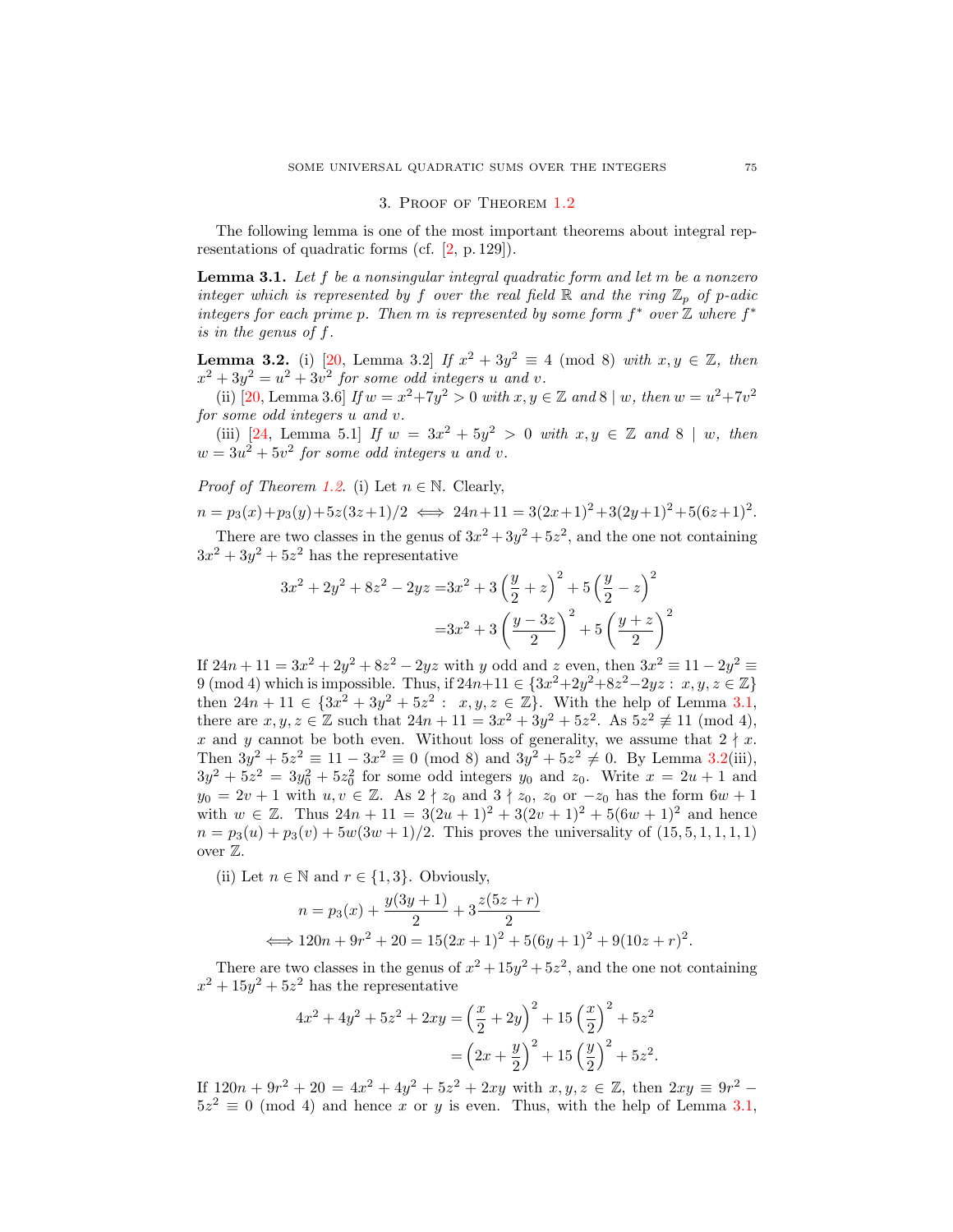we can always write  $120n + 9r^2 + 20 = x^2 + 15y^2 + 5z^2$  with  $x, y, z \in \mathbb{Z}$ . Since  $x^2 + 5z^2 \equiv 20 \equiv 2 \pmod{3}$ ,  $x = 3x_0$  for some  $x_0 \in \mathbb{Z}$ . As  $15y^2 \not\equiv 9r^2 \pmod{4}$ , x and z cannot be both even. If  $2 \nmid x$ , then  $5(3y^2 + z^2) \equiv 9r^2 + 20 - x^2 \equiv 4 \pmod{8}$  and hence by Lemma [3.2\(](#page-6-1)i) we can write  $3y^2 + z^2$  as  $3y_0^2 + z_0^2$  with  $y_0$  and  $z_0$  both odd. If  $2 \nmid z$ , then  $x^2 + 15y^2 \neq 0$  and  $x^2 + 15y^2 = 3(3x_0^2 + 5y^2) \equiv 9r^2 + 20 - 5z^2 \equiv 0 \pmod{8}$ , hence by Lemma [3.2\(](#page-6-1)iii) we can write  $3x_0^2 + 5y^2$  as  $3x_1^2 + 5y_1^2$  with  $x_1$  and  $y_1$  both odd.

By the above, there are odd integers  $x, y, z$  such that  $120n + 9r^2 + 20 = 9x^2 +$  $15y^2 + 5z^2$ . Write  $y = 2u + 1$  with  $u \in \mathbb{Z}$ . As  $3 \nmid z$ , we can write z or  $-z$  as  $6v + 1$ with  $v \in \mathbb{Z}$ . Since  $x^2 \equiv r^2 \pmod{5}$ , we can write x or  $-x$  as  $10w + r$  with  $w \in \mathbb{Z}$ . Thus

$$
120n + 9r2 + 20 = 15(2u + 1)2 + 5(6v + 1)2 + 9(10z + r)2
$$

and hence  $n = p_3(x) + y(3y+1)/2 + 3z(5z+r)/2$  with  $x, y, z \in \mathbb{Z}$ . This proves the universality of  $(15, 3r, 3, 1, 1, 1)$  over  $\mathbb{Z}$ .

(iii) Let  $n \in \mathbb{N}$  and  $r \in \{1,3\}$ . Obviously,

$$
n = 3x^{2} + \frac{y(3y+1)}{2} + \frac{z(5z+r)}{2}
$$
  

$$
\iff 120n + 3r^{2} + 5 = 360x^{2} + 5(6y+s)^{2} + 3(10z+r)^{2}.
$$

If  $60n + (3r^2 + 5)/2 = 4x^2 + 4y^2 + 5z^2 + 2xy$  with  $x, y, z \in \mathbb{Z}$ , then x or y must be even. Thus, as in part (ii),  $60n + (3r^2 + 5)/2 = x^2 + 5y^2 + 15z^2$  for some  $x, y, z \in \mathbb{Z}$ . Note that  $x^2 + y^2 \equiv z^2 \pmod{4}$ . If y is odd, then  $2 | x, 2 \nmid z$  and we may assume  $y \not\equiv z \pmod{4}$  (otherwise it suffices to change the sign of z), hence

$$
y^{2} + 3z^{2} = \left(\frac{y - 3z}{2}\right)^{2} + 3\left(\frac{y + z}{2}\right)^{2}
$$

with  $y_1 = (y - 3z)/2$  and  $z_1 = (y + z)/2$  both even. So, without loss of generality, we may simply assume that  $2 | y$  and  $x \equiv z \pmod{2}$ . Observe that

$$
120n + 3r^2 + 5 = 2(x^2 + 5y^2 + 15z^2) = 3a^2 + 5b^2 + 10y^2.
$$

with  $a = (x + 5z)/2$  and  $b = (x - 3z)/2$  both integral. Since  $3a^2 + 5b^2 \equiv 5s^2 + 3t^2$  $10y^2 \equiv 0 \pmod{8}$  and  $3a^2 + 5b^2 > 0$ , by Lemma [3.2\(](#page-6-1)iii) we can write  $3a^2 + 5b^2 = 0$  $3c^2 + 5d^2$  with c and d both odd. Thus

$$
120n + 3r^{2} + 5 = 3c^{2} + 5d^{2} + 40\left(\frac{y}{2}\right)^{2}.
$$

As  $(y/2)^2 \equiv 5(1-d^2) \equiv d^2 - 1 \pmod{3}$ , we must have  $3 \nmid d$  and  $3 \mid y$ . Write  $y = 6u$ with  $u \in \mathbb{Z}$ . Clearly, d or  $-d$  has the form  $6v+1$  with  $v \in \mathbb{Z}$ . Since  $c^2 \equiv r^2 \pmod{5}$ , we may write c or  $-c$  as  $10w + r$  with  $w \in \mathbb{Z}$ . Therefore

$$
120n + 3r2 + 5 = 3(10w + r)2 + 5(6v + 1)2 + 40(3u)2
$$

and hence  $n = 3u^2 + v(3v + 1)/2 + w(5w + r)/2$ . This proves the universality of  $(6, 0, 5, r, 3, 1)$  over  $\mathbb{Z}$ .

(iv) Let  $n \in \mathbb{N}$  and  $\delta \in \{0, 1\}$ . Clearly,

$$
n = x(x + \delta) + \frac{y(3y + 1)}{2} + 5\frac{z(3z + 1)}{2}
$$
  

$$
\iff 24n + 6(\delta + 1) = 6(2x + \delta)^2 + (6y + 1)^2 + 5(6z + 1)^2.
$$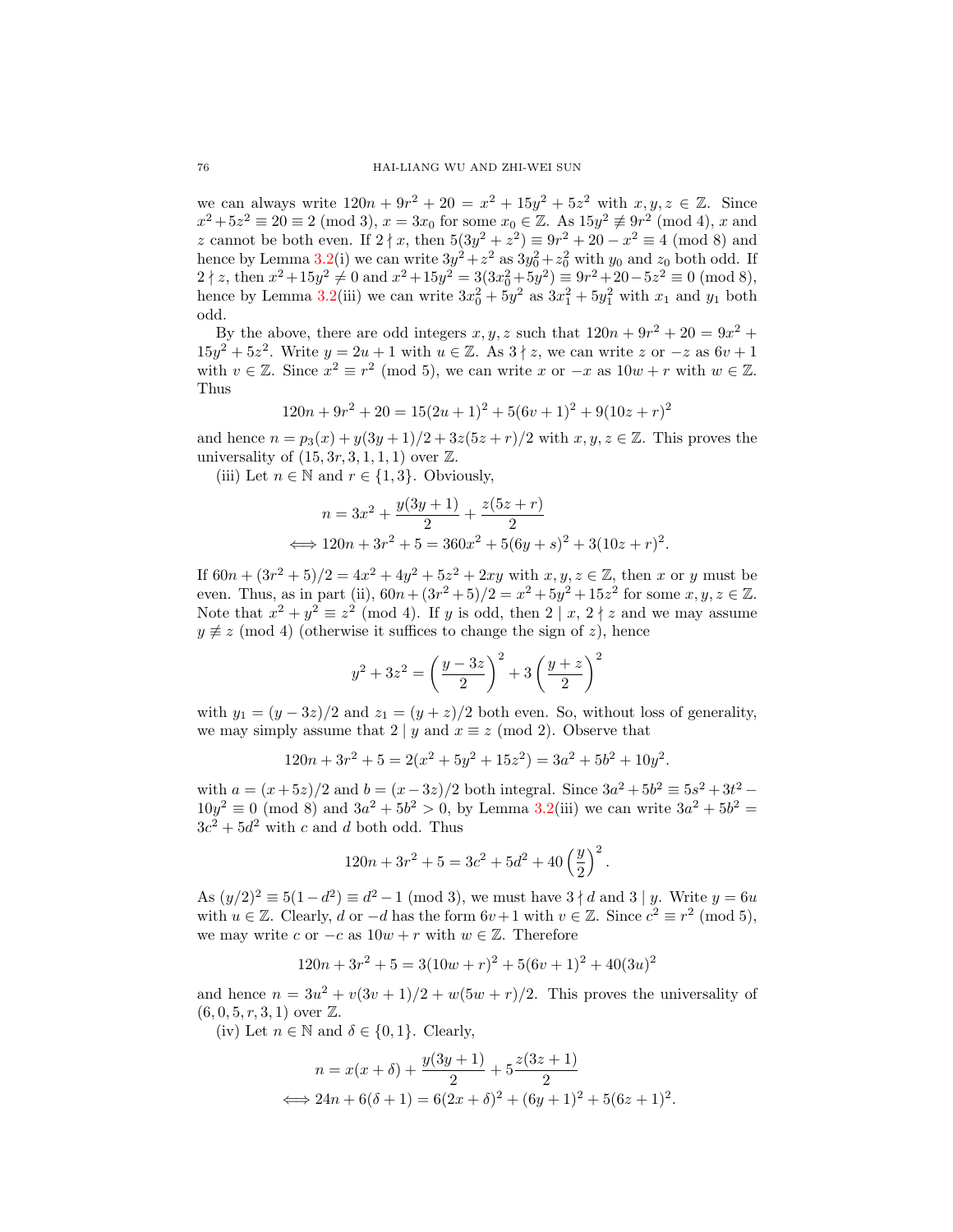There are two classes in the genus of  $x^2 + 5y^2 + 6z^2$ , and the one not containing  $x^2 + 5y^2 + 6z^2$  has the representative  $3x^2 + 3y^2 + 4z^2 - 2yz + 2zx$ . If  $24n + 6(\delta + 1) =$  $3x^2 + 3y^2 + 4z^2 - 2yz + 2zx$ , then  $u = (x+y)/2$  and  $v = (x-y)/2$  are integers, and

$$
24n + 6(\delta + 1) = 6u^2 + 6v^2 + 4z^2 + 4vz = 6u^2 + 5v^2 + (v + 2z)^2.
$$

Thus, by Lemma [3.1,](#page-6-0)  $24n+6(6+1) = x^2+5y^2+6z^2$  for some  $x, y, z \in \mathbb{Z}$ . Since  $x^2 \equiv$  $-5y^2 \equiv y^2 \pmod{3}$ , we may assume that  $x \equiv y \pmod{3}$  without loss of generality. If  $z \not\equiv \delta \pmod{2}$ , then  $x^2 + 5y^2 \equiv 6(\delta + 1) - 6z^2 \equiv 6(\delta + 1) - 6(1 - \delta) \equiv 4\delta \pmod{8}$ , hence both x and y are even and  $(x - y)/2 \equiv \delta \pmod{2}$ , and thus

$$
x^{2} + 5y^{2} + 6z^{2} = \left(z - \frac{5(x - y)}{6}\right)^{2} + 5\left(\frac{x - y}{6} + z\right)^{2} + 6\left(\frac{x - y}{6} + y\right)^{2}
$$

with  $(x - y)/6 + y \equiv (x - y)/2 \equiv \delta \pmod{2}$ .

By the above,  $24n+6(\delta+1) = x^2+5y^2+6z^2$  for some  $x, y, z \in \mathbb{Z}$  with  $x, y, z \in \mathbb{Z}$ with  $z \equiv \delta \pmod{2}$ . Since  $x^2 + 5y^2$  is a positive multiple of 3, by [\[20,](#page-18-1) Lemma 2.1] we can write  $x^2 + 5y^2 = x_0^2 + 5y_0^2$  with  $x_0y_0 \in \mathbb{Z}$  and  $3 \nmid x_0y_0$ . So, there are  $x, y, z \in \mathbb{Z}$ with  $x \equiv y \not\equiv 0 \pmod{3}$  and  $z \equiv \delta \pmod{2}$  such that  $24n + 6(\delta + 1) = x^2 + 5y^2 + 6z^2$ . Write  $z = 2w + \delta$  with  $w \in \mathbb{Z}$ . Since  $x^2 + 5y^2 \equiv 6 \pmod{8}$ , both x and y are odd. Thus x or  $-x$  has the form  $6u + 1$  with  $u \in \mathbb{Z}$ , and y or  $-y$  has the form  $6v + 1$ with  $v \in \mathbb{Z}$ . Therefore

$$
24n + 6(\delta + 1) = (6u + 1)^{2} + 5(6v + 1)^{2} + 6(2w + \delta)^{2}
$$

and hence  $n = w(w + \delta) + u(3u + 1)/2 + 5v(3v + 1)/2$ . This proves the universality of  $(15, 5, 3, 1, 2, 2\delta)$  over  $\mathbb{Z}$ .

(v) Let  $n \in \mathbb{N}$ . Apparently,

$$
n = x(x+1) + \frac{y(3y+1)}{2} + 7\frac{z(3z+1)}{2}
$$
  

$$
\iff 24n + 14 = 6(2x+1)^2 + (6y+1)^2 + 7(6z+1)^2.
$$

There are two classes in the genus of  $x^2 + 6y^2 + 7z^2$ , and the one not containing  $x^2 + 6y^2 + 7z^2$  has the representative

$$
2x^2 + 5y^2 + 5z^2 - 4yz = 2x^2 + 10u^2 + 10v^2 - 4(u+v)(u-v) = 2x^2 + 6u^2 + 14v^2
$$

with  $u = (y + z)/2$  and  $v = (y - z)/2$ . If  $24n + 14 = 2x^2 + 6u^2 + 14v^2$  for some  $x, u, v \in \mathbb{Z}$  with  $x \not\equiv v \pmod{2}$ , then  $14 \equiv 2 + 6u^2 \pmod{8}$  which is impossible. If  $24n + 14 = 2x^2 + 6u^2 + 14v^2$  with  $x, u, v \in \mathbb{Z}$  and  $x \equiv v \pmod{2}$ , then

$$
24n + 14 = 6u^{2} + \left(\frac{x - 7v}{2}\right)^{2} + 7\left(\frac{x + v}{2}\right)^{2}.
$$

By the above and Lemma [3.1,](#page-6-0) there are  $x, y, z \in \mathbb{Z}$  such that  $24n + 14 = 6x^2 +$  $y^2 + 7z^2$ . If  $2 \mid x$ , then  $y^2 + 7z^2 \equiv 6 - 6x^2 \equiv 6 \pmod{8}$  which is impossible. So  $x = 2u + 1$  for some  $u \in \mathbb{Z}$ . Note that  $y^2 + 7z^2 \equiv 6 - 6x^2 \equiv 0 \pmod{8}$  and  $y^2 + 7z^2 \neq 0$ . Applying Lemma [3.2\(](#page-6-1)ii) we can write  $y^2 + 7z^2$  as  $y_0^2 + 7z_0^2$  with  $y_0$ and  $z_0$  both odd. Note that  $y_0^2 + z_0^2 \equiv y_0^2 + 7z_0^2 \equiv 14 \equiv 2 \pmod{3}$ . So  $y_0$  or  $-y_0$  can be written as  $6v + 1$  with  $v \in \mathbb{Z}$ , and  $z_0$  or  $-z_0$  has the form  $6w + 1$  with  $w \in \mathbb{Z}$ . Thus

$$
24n + 14 = 6x2 + y02 + 7z02 = 6(2u + 1)2 + (6v + 1)2 + 7(6w + 1)2
$$

and hence  $n = u(u+1) + v(3v+1)/2 + 7z(3z+1)/2$ . This proves the universality of (21, 7, 3, 1, 2, 2).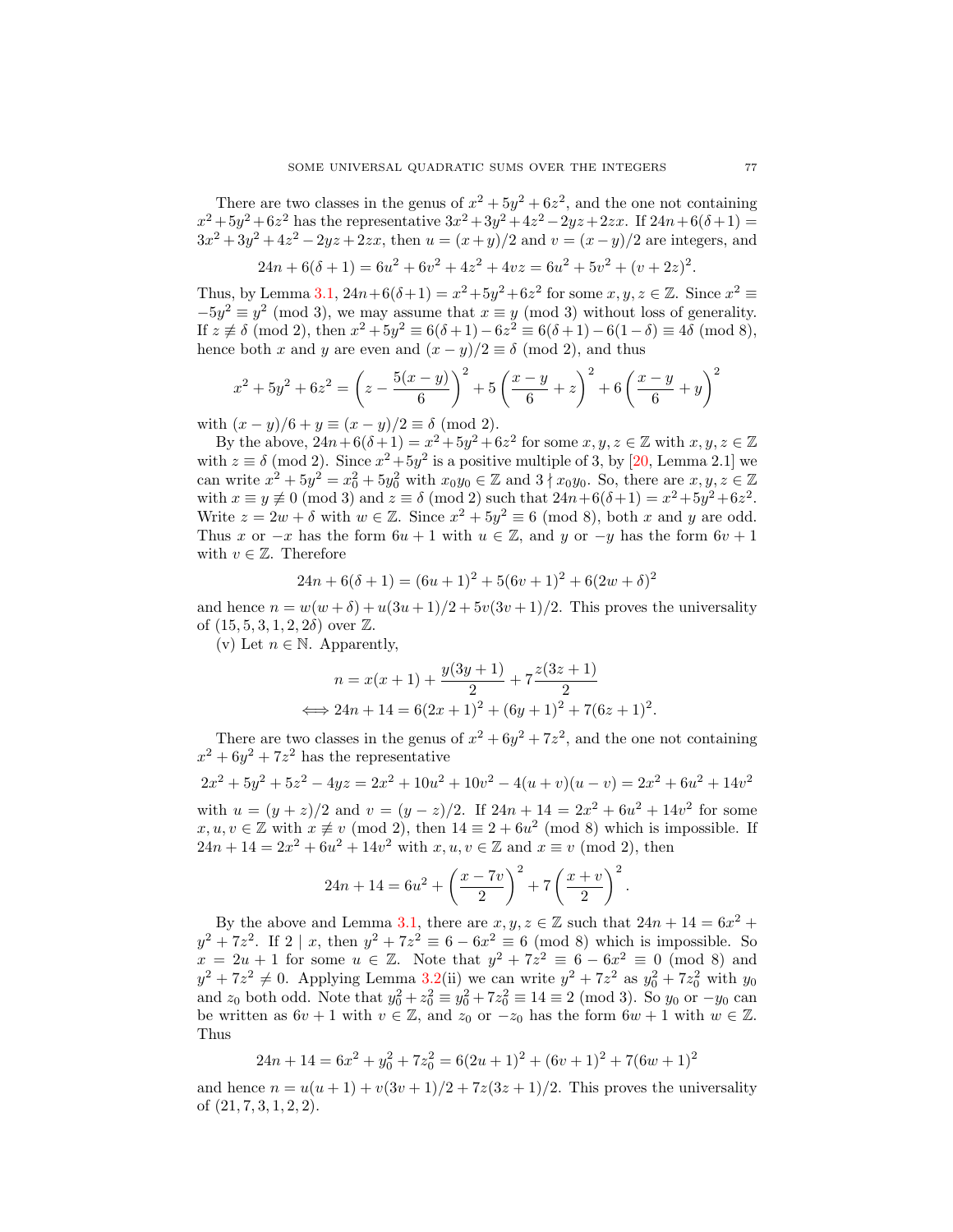(vi) Let  $r \in \{1, 3, 5\}$  and  $n \in \mathbb{N}$ . Clearly,

$$
n = p_3(x) + p_3(y) + \frac{z(7z+r)}{2} \iff 56n + 14 + r^2 = 7(2x+1)^2 + 7(2y+1)^2 + (14z+r)^2.
$$

There are two classes in the genus of  $x^2 + 7y^2 + 7z^2$ , and the one not containing  $x^2 + 7y^2 + 7z^2$  has the representative

$$
2x^{2} + 4y^{2} + 7z^{2} + 2xy = \left(\frac{x}{2} + 2y\right)^{2} + 7\left(\frac{x}{2}\right)^{2} + 7z^{2}.
$$

$$
= \left(\frac{x - 3y}{2}\right)^{2} + 7\left(\frac{x + y}{2}\right)^{2} + 7z^{2}
$$

If  $56n + 14 + r^2 = 2x^2 + 4y^2 + 7z^2 + 2xy$  with x odd and y even, then  $15 \equiv 14 + r^2 \equiv$  $2x^2 + 7z^2 \equiv 9 \pmod{4}$  which is impossible. Thus, if  $56n + 14 + r^2 \in \{2x^2 + 4y^2 +$  $7z^2 + 2xy : x, y, z \in \mathbb{Z} \}$  then  $56n + 14 + r^2 \in \{x^2 + 7y^2 + 7z^2 : x, y, z \in \mathbb{Z} \}$ . With the help of Lemma [3.1,](#page-6-0) there are  $x, y, z \in \mathbb{Z}$  such that  $56n + 14 + r^2 = x^2 + 7y^2 + 7z^2$ . As  $x^2 \not\equiv 14 + r^2 \equiv 15 \pmod{4}$ , y and z cannot be both even. Without loss of generality, we assume that  $2 \nmid z$ . Then  $x^2 + 7y^2 \equiv 14 + r^2 - 7z^2 \equiv 0 \pmod{8}$  and  $x^2 + 7y^2 \neq 0$ . By Lemma [3.2\(](#page-6-1)ii),  $x^2 + 7y^2 = x_0^2 + 7y_0^2$  for some odd integers  $x_0$  and y<sub>0</sub>. Now  $56n + 14 + r^2 = x_0^2 + 7y_0^2 + 7z^2$ . Clearly,  $x_0$  or  $-x_0$  has the form  $14w + r$ with  $w \in \mathbb{Z}$ . Write  $y_0 = 2u + 1$  and  $z = 2v + 1$  with  $u, v \in \mathbb{Z}$ . Then

$$
56n + 14 + r2 = (14w + r)2 + 7(2u + 1)2 + 7(2v + 1)2
$$

and hence  $n = p_3(u) + p_3(v) + w(7w + r)/2$ . This proves the universality of  $(7, r, 1, 1, 1, 1)$  over  $\mathbb{Z}$ .

(vii) Let  $n \in \mathbb{N}$  and  $t \in \{1, 3, 5\}$ . Clearly,

$$
n = p_3(x) + \frac{y(3y+1)}{2} + \frac{z(7z+t)}{2}
$$
  

$$
\iff 168n + 28 + 3t^2 = 21(2x+1)^2 + 7(6y+1)^2 + 3(14z+t)^2.
$$

There are two classes in the genus of  $3x^2 + 21y^2 + 7z^2$ , and the one not containing  $3x^2 + 21y^2 + 7z^2$  has the representative

$$
6x^{2} + 12y^{2} + 7z^{2} + 6xy = 3\left(\frac{x}{2} + 2y\right)^{2} + 21\left(\frac{x}{2}\right)^{2} + 7z^{2}.
$$

$$
= 3\left(\frac{x - 3y}{2}\right)^{2} + 21\left(\frac{x + y}{2}\right)^{2} + 7z^{2}
$$

If  $168n + 28 + 3t^2 = 6x^2 + 12y^2 + 7z^2 + 6xy$  with x odd and y even, then  $31 \equiv$  $28 + 3t^2 \equiv 6x^2 + 7z^2 \equiv 13 \pmod{4}$  which is impossible. Thus, if  $168n + 28 + 3t^2 \in$  ${6x^2 + 12y^2 + 7z^2 + 6xy : x, y, z \in \mathbb{Z}}$  then  $168n + 28 + 3t^2 \in {3x^2 + 21y^2 + 5z^2 + 12y^2 + 12z^2 + 12z^2 + 12z^2 + 12z^2 + 12z^2 + 12z^2 + 12z^2 + 12z^2 + 12z^2 + 12z^2 + 12z^2 + 12z^2 + 12z^2 + 12z^2 + 12z^2 + 12z^2 + 12z^2 + 12z^2 + 12z^2 +$  $7z^2: x, y, z \in \mathbb{Z}$ . With the help of Lemma [3.1,](#page-6-0) there are  $x, y, z \in \mathbb{Z}$  such that  $168n+28+3t^2 = 3x^2+21y^2+7z^2$ . As  $21y^2 \not\equiv 28+3t^2 \equiv 31 \pmod{4}$ , x and z cannot be both even. If  $2 \nmid x$ , then  $21y^2 + 7z^2 \equiv 28 + 3t^2 - 3x^2 \equiv 4 \pmod{8}$  and hence by Lemma [3.2\(](#page-6-1)i) we can write  $3y^2 + z^2$  as  $3y_0^2 + z_0^2$  with  $y_0, z_0$  odd integers. Note that  $x^2 + 7y^2 \neq 0$  since  $7 \nmid t$ . If  $2 \nmid z$ , then  $3(x^2 + 7y^2) \equiv 28 + 3t^2 - 7z^2 \equiv 0 \pmod{8}$  and hence by Lemma [3.2\(](#page-6-1)ii)  $x^2 + 7y^2 = x_0^2 + 7y_0^2$  for some odd integers  $x_0$  and  $y_0$ .

By the above, there are odd integers  $x, y, z$  such that  $168n + 28 + 3t^2 = 3x^2 +$  $7y^2 + 21z^2$ . Write  $z = 2u + 1$  with  $u \in \mathbb{Z}$ . As  $y^2 \equiv 1 \pmod{3}$ , y or  $-y$  has the form  $6v + 1$  with  $v \in \mathbb{Z}$ . Since  $x^2 \equiv t^2 \pmod{7}$ , x or  $-x$  has the form  $14w + t$  with  $w \in \mathbb{Z}$ . Thus

$$
168n + 28 + 3t2 = 3(14w + t)2 + 7(6v + 1)2 + 21(2u + 1)2
$$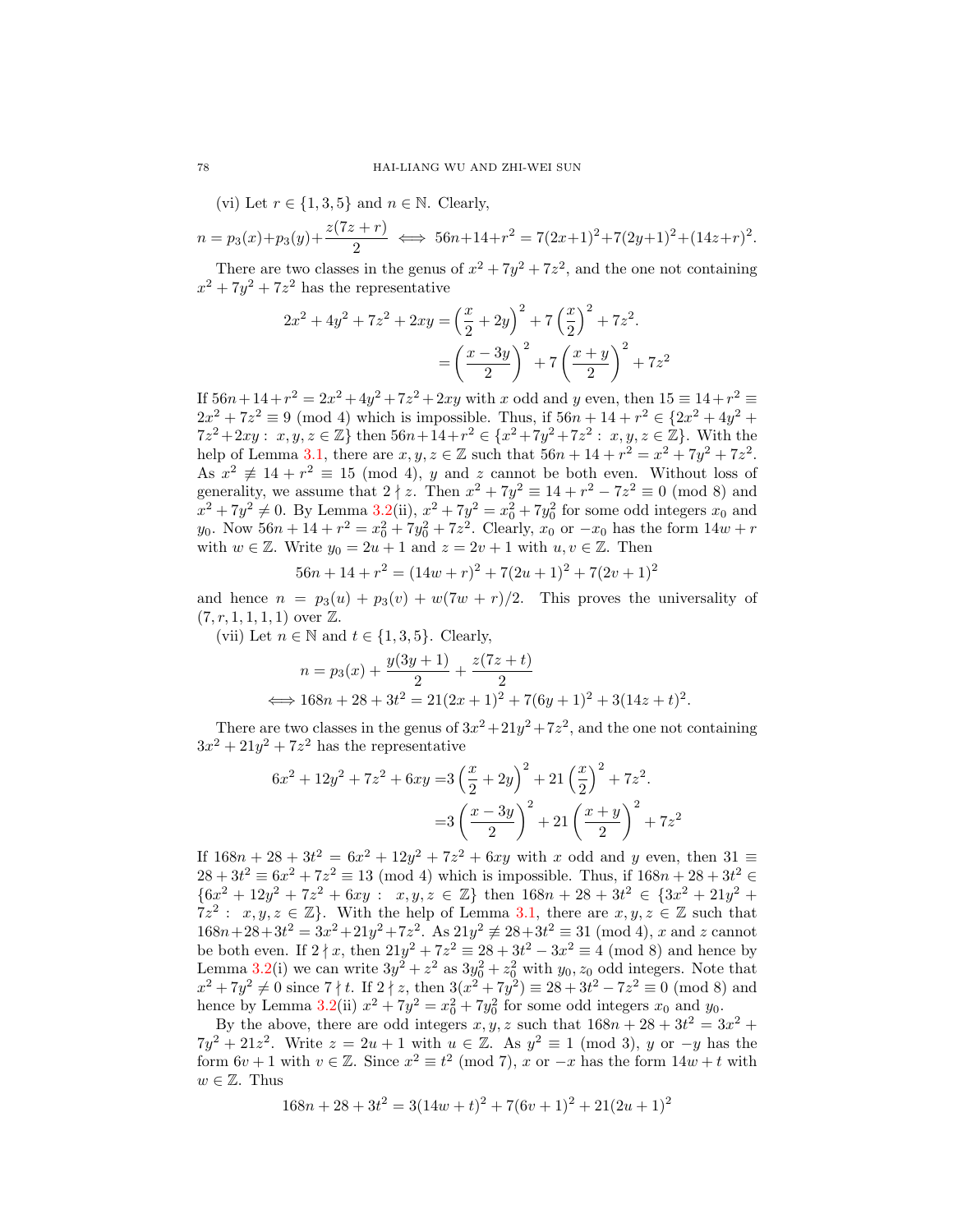and hence  $n = p_3(u) + v(3v + 1)/2 + w(7w + t)/2$ . This proves the universality of  $(7, t, 3, 1, 1, 1)$  over  $\mathbb{Z}$ .

(viii) Let  $\delta \in \{0,1\}$  and  $r \in \{1,3,5\}$ . Clearly,

$$
n = p_3(x) + y(y + \delta) + \frac{z(7z + r)}{2}
$$
  

$$
\iff 56n + 14\delta + r^2 + 7 = 7(2x + 1)^2 + 14(2y + \delta)^2 + (14z + r)^2.
$$

There are two classes in the genus of  $x^2 + 7y^2 + 14z^2$ , the one not containing  $x^2 + 7y^2 + 14z^2$  has the representative

$$
2x^{2} + 7y^{2} + 7z^{2} = 2x^{2} + 14\left(\frac{y+z}{2}\right)^{2} + 14\left(\frac{y-z}{2}\right)^{2}.
$$

If  $56n + 14\delta + r^2 + 7 = 2x^2 + 14y^2 + 14z^2$  with  $x, y, z \in \mathbb{Z}$  and  $y, z \not\equiv x \pmod{2}$ , then  $2x^2 \equiv 14\delta + r^2 + 7 \equiv 2\delta \pmod{4}$ , hence  $x^2 \equiv \delta \pmod{4}$  and also  $y \equiv z \equiv \delta \pmod{2}$ since

$$
-2(y^2 + z^2) \equiv 14(y^2 + z^2) \equiv 14\delta + r^2 + 7 - 2\delta \equiv -4\delta \pmod{8},
$$

this contradicts with  $y, z \neq x \pmod{2}$ . If  $56n + 14\delta + r^2 + 7 = 2x^2 + 14y^2 + 14z^2$ with  $x, y, z \in \mathbb{Z}$  and  $x \equiv y \pmod{2}$ , then

$$
56n + 14\delta + r^2 + 7 = \left(\frac{x - 7y}{2}\right)^2 + 7\left(\frac{x + y}{2}\right)^2 + 14z^2.
$$

In view of Lemma [3.1](#page-6-0) and the above, there are  $x, y, z \in \mathbb{Z}$  such that  $56n + 14\delta$  +  $r^2 + 7 = x^2 + 7y^2 + 14z^2$ . If  $z \not\equiv \delta \pmod{2}$ , then

$$
x^{2} + 7y^{2} \equiv 14\delta + r^{2} + 7 - 14z^{2} \equiv 14\delta - 14(1 - \delta) \equiv 2 \pmod{4}
$$

which is impossible. Thus  $z \equiv \delta \pmod{2}$  and  $x^2 + 7y^2 \equiv r^2 + 7 \equiv 0 \pmod{8}$ . Note that  $x^2 + 7y^2 \neq 0$  since  $7 \nmid r$ . Applying Lemma [3.2\(](#page-6-1)ii) we can write  $x^2 + 7y^2$  as  $x_0^2 + 7y_0^2$  with  $x_0$  and  $y_0$  both odd. Since  $x_0^2 \equiv r^2 \pmod{7}$ , either  $x_0$  or  $-x_0$  has the form  $14w + r$  with  $w \in \mathbb{Z}$ . Write  $y_0 = 2u + 1$  and  $z = 2v + \delta$  with  $u, v \in \mathbb{Z}$ . Then

$$
56n + 14\delta + r^2 + 7 \equiv (14w + r)^2 + 7(2u + 1)^2 + 14(2v + \delta)^2
$$

and hence  $n = p_3(u) + v(v + \delta) + w(7w + r)/2$ . This proves the universality of  $(7, r, 2, 2\delta, 1, 1)$  over  $\mathbb{Z}$ .

The proof of Theorem 1.2 is now complete.

#### 4. Proof of Theorem [1.3](#page-1-1)

For a positive definite integral ternary quadratic form  $f(x, y, z)$  and an integer n, as usual we define

$$
r(n,f):=|\{(x,y,z)\in\mathbb{Z}^3:\ f(x,y,z)=n\}|
$$

and

$$
r(n, \text{gen}(f)) := \bigg(\sum_{f^* \in \text{gen}(f)} \frac{1}{|\text{Aut}(f^*)|}\bigg)^{-1} \sum_{f^* \in \text{gen}(f)} \frac{r(n, f^*)}{|\text{Aut}(f^*)|},
$$

where the summation is over a set of representatives of the classes in  $gen(f)$ , and Aut $(f^*)$  is the group of integral isometries of  $f^*$ .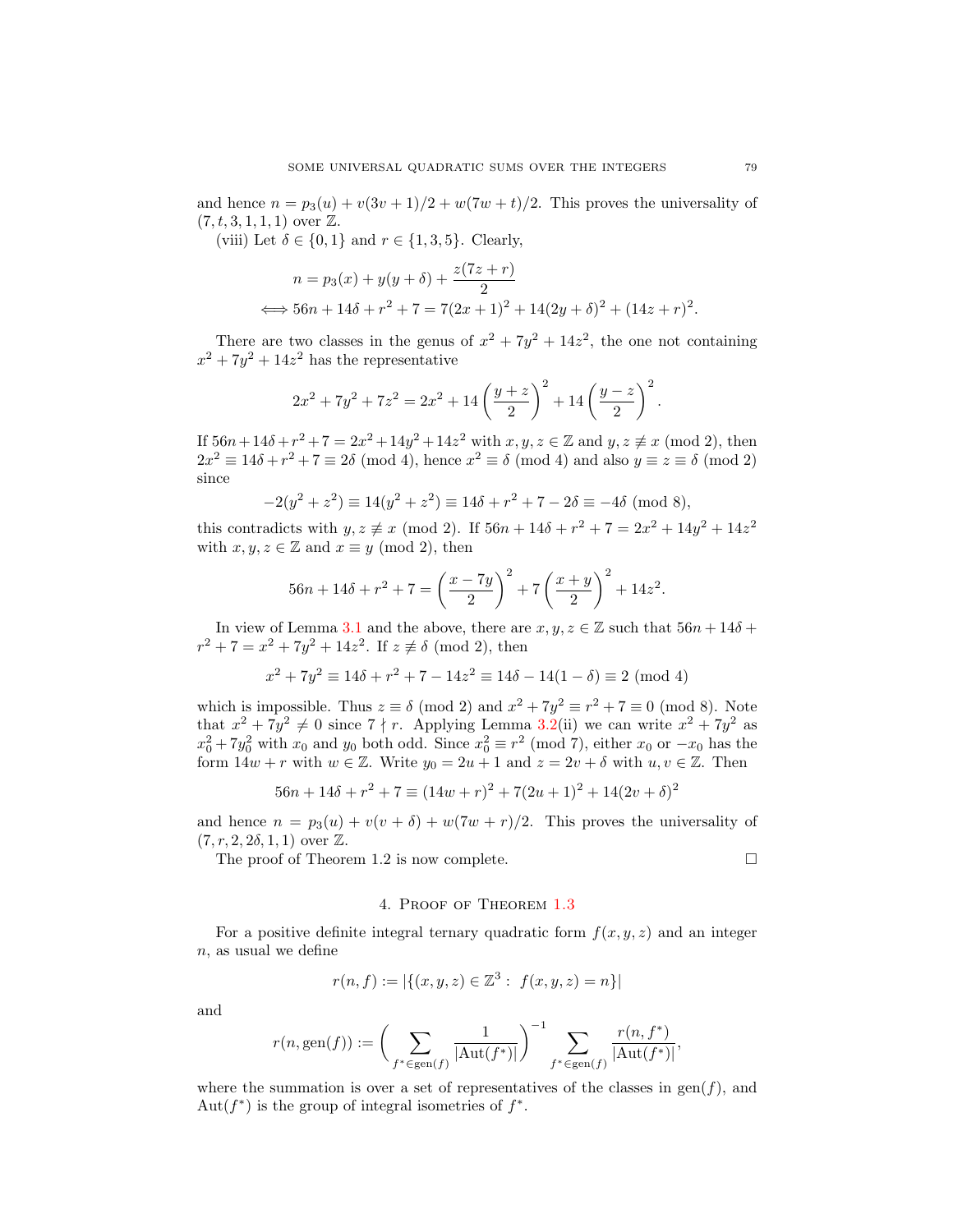<span id="page-11-0"></span>**Lemma 4.1.** Let  $f$  be a positive definite ternary quadratic form with determinant  $d(f)$ . Let  $m \in \{1,2\}$  and suppose that m is represented by the genus of f. Then, for each prime  $p \nmid 2md(f)$ , we have

(4) 
$$
\frac{r(mp^2,gen(f))}{r(m,gen(f))} = p + 1 - \left(\frac{-md(f)}{p}\right),
$$

where  $\left(\frac{1}{p}\right)$  denotes the Legendre symbol.

*Proof.* By the Minkowski-Siegel formula [\[14,](#page-18-11) pp. 173-174], for any  $n \in \mathbb{Z}^+$  we have

$$
r(n, \text{gen}(f)) = 2\pi \sqrt{\frac{n}{d(f)}} \prod_{q} \alpha_q(n, f),
$$

where q runs over all primes and  $\alpha_q$  is the local density. As  $p \nmid 2md(f)$ , by [\[26\]](#page-18-15) we have

$$
\alpha_p(mp^2, f) = 1 + \frac{1}{p} - \frac{1}{p^2} + \left(\frac{-md(f)}{p}\right) \frac{1}{p^2},
$$
  

$$
\alpha_p(m, f) = 1 + \left(\frac{-md(f)}{p}\right) \frac{1}{p}.
$$

Thus

$$
\frac{r(mp^2,gen(f))}{r(m,gen(f))} = p\frac{\alpha_p(mp^2, f)}{\alpha_p(m, f)} = p + 1 - \left(\frac{-md(f)}{p}\right).
$$

This concludes the proof.

<span id="page-11-1"></span>**Lemma 4.2.** Let  $w = u^2 + 15v^2 > 0$  with  $u, v \in \mathbb{Z}$  and  $8 | w$ . Then  $w = x^2 + 15y^2$ for some odd integers x and y.

*Proof.* Let k be the 2-adic order of  $gcd(u, v)$ , and write  $u = 2^k u_0$  and  $v = 2^k v_0$ with  $u_0, v_0 \in \mathbb{Z}$  not all even. If  $k = 0$ , then both  $u_0$  and  $v_0$  are odd since w is even. Below we assume  $k > 0$ .

We observe the identity

$$
42(x2 + 15y2) = (x - 15y)2 + 15(x + y)2.
$$

If  $u_0 \not\equiv v_0 \pmod{2}$ , then  $k \ge 2$  (since  $8 | w$ ) and  $4^2(u_0^2 + 15v_0^2) = s^2 + 15t^2$  with  $s = u_0 - 15v_0$  and  $t = u_0 + v_0$  both odd. For  $j \in \mathbb{N}$ , if  $4^{j}(u_0^2 + 15v_0^2) = u_j^2 + 15v_j^2$  for some odd integers  $u_j$  and  $v_j$ , then we may assume  $u_j \equiv v_j \pmod{4}$  without loss of generality (otherwise we may replace  $v_j$  by  $-v_j$ ), and hence

$$
4^{j+1}(u_0^2 + 15v_0^2) = 4(u_j^2 + 15v_j^2) = u_{j+1}^2 + 15v_{j+1}^2
$$

with  $u_{j+1} = (u_j - 15v_j)/2$  and  $v_{j+1} = (u_j + v_j)/2$  both odd. Thus, for some odd integers  $u_k$  and  $v_k$ , we have

$$
w = 4^k(u_0^2 + 15v_0^2) = u_k^2 + 15v_k^2.
$$

This concludes the proof.

*Proof of Theorem [1.3\(](#page-1-1)i).* (a) We first prove that  $(7, 7, 3, 1, 1, 1)$  is universal over  $\mathbb{Z}$ . Let  $n \in \mathbb{N}$ . Clearly,

$$
n = p_3(x) + 7p_3(y) + \frac{z(3z+1)}{2}
$$
  

$$
\iff 24n + 25 = 3(2x+1)^2 + 21(2y+1)^2 + (6z+1)^2.
$$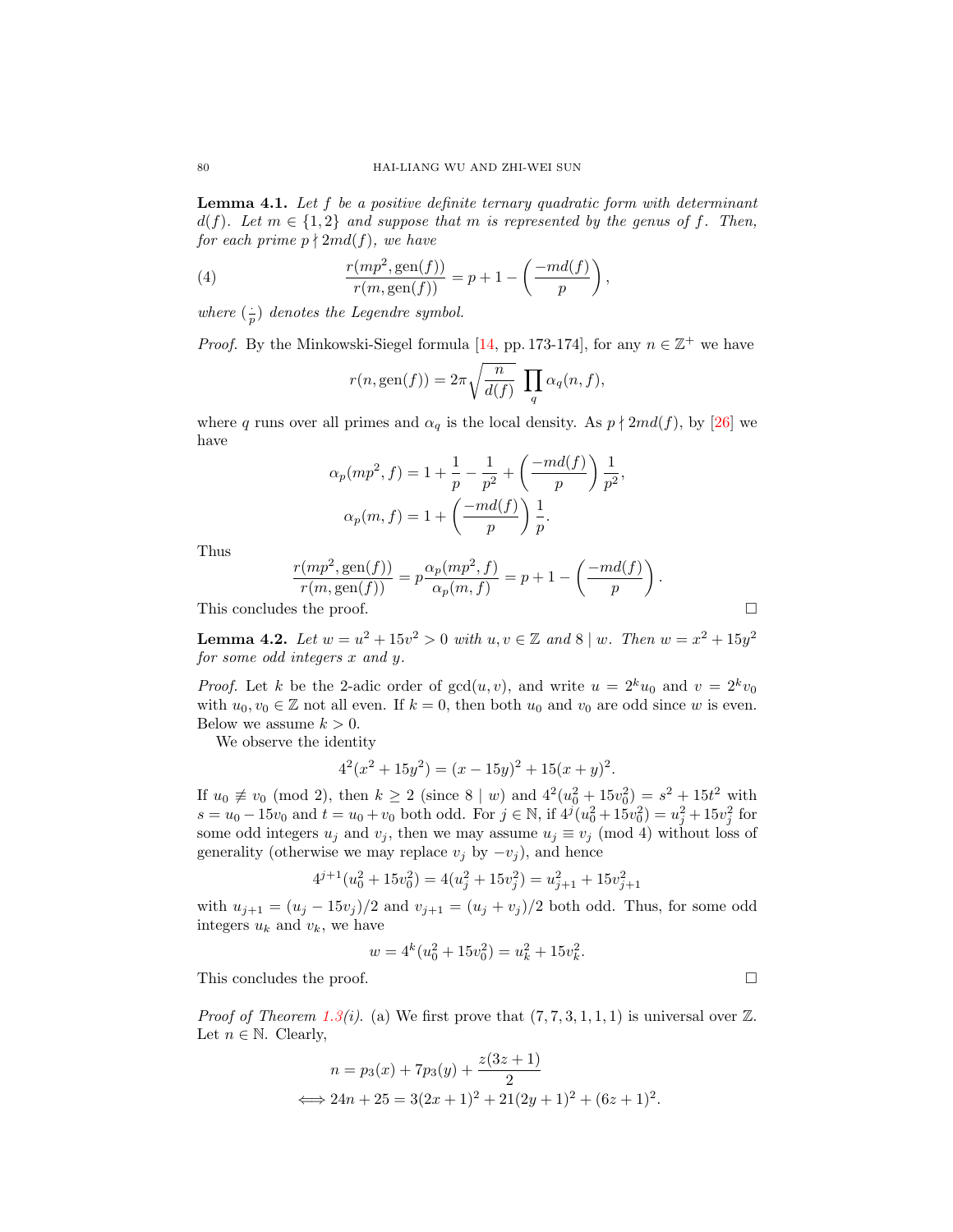There are two classes in the genus of  $x^2 + 3y^2 + 21z^2$  and the one not containing  $x^2 + 3y^2 + 21z^2$  has the representative

<span id="page-12-0"></span>(5)  

$$
x^{2} + 6y^{2} + 12z^{2} - 6yz = x^{2} + 3\left(\frac{y}{2} - 2z\right)^{2} + 21\left(\frac{y}{2}\right)^{2}
$$

$$
= x^{2} + 3\left(\frac{y + 3z}{2}\right)^{2} + 21\left(\frac{y - z}{2}\right)^{2}.
$$

If  $24n + 25 = x^2 + 6y^2 + 12z^2 - 6yz$  with  $x, y, z \in \mathbb{Z}$ , then the equality modulo 4 yields  $y(y - z) \equiv 0 \pmod{2}$ . Thus, by [\(5\)](#page-12-0) and Lemma [3.1,](#page-6-0) we have

<span id="page-12-1"></span>(6) 
$$
24n + 25 \in \{x^2 + 3y^2 + 21z^2 : x, y, z \in \mathbb{Z}\}.
$$

Now we claim that  $24n+25 = x^2+3y^2+21z^2$  for some  $x, y, z \in \mathbb{Z}$  with  $y^2+7z^2 >$ 0. This holds by [\(6\)](#page-12-1) if  $24n + 25$  is not a square. Suppose that  $24n + 25 = m^2$ with  $m \in \mathbb{Z}^+$ . Let p be any prime divisor of m. Clearly,  $p \geq 5$ . Note that  $r(7^2, x^2 + 3y^2 + 21z^2) > 2$  since  $7^2 = (\pm 5)^2 + 3 \times (\pm 1)^2 + 21 \times (\pm 1)^2$ . If  $p \neq 7$  and  $r(p^2, x^2+6y^2+12z^2-6yz) > 2$ , then  $p^2 = x^2+6y^2+12z^2-6yz$  for some  $x, y, z \in \mathbb{Z}$ with  $2 | y(y - z)$  and  $y^2 + z^2 > 0$ , hence by [\(5\)](#page-12-0) we have  $p^2 = x^2 + 3u^2 + 21v^2$  for some  $x, u, v \in \mathbb{Z}$  with  $u^2 + 7v^2 > 0$ , and thus  $r(p^2, x^2 + 3y^2 + 21z^2) > 2$ . By Lemma [4.1,](#page-11-0) if  $p \neq 7$  then

$$
\frac{r(p^2, \text{gen}(x^2 + 3y^2 + 21z^2))}{r(1, \text{gen}(x^2 + 3y^2 + 21z^2))} = p + 1 - \left(\frac{-7}{p}\right)
$$

and hence

$$
r(p^2, x^2 + 3y^2 + 21z^2) + r(p^2, x^2 + 6y^2 + 12z^2 - 6yz) = 4\left(p + 1 - \left(\frac{-7}{p}\right)\right) > 4.
$$

So we still have  $r(p^2, x^2 + 3y^2 + 21z^2) > 2$  if  $r(p^2, x^2 + 6y^2 + 12z^2 - 6yz) \le 2$ . As  $r(m^2, x^2 + 3y^2 + 21z^2) \ge r(p^2, x^2 + 3y^2 + 21z^2) > 2$ , we can write  $24n + 25 = m^2$ as  $x^2 + 3y^2 + 21z^2$  with  $x, y, z \in \mathbb{Z}$  and  $y^2 + 7z^2 > 0$ . This proves the claim.

By the claim, there are  $x, y, z \in \mathbb{Z}$  such that  $24n + 25 = x^2 + 3y^2 + 21z^2$  and  $y^2 + 7z^2 > 0$ . As  $3y^2 \not\equiv 25 \equiv 1 \pmod{4}$ , either x or z is odd. If  $2 \nmid x$ , then  $3(y^2 + 7z^2) \equiv 25 - x^2 \equiv 0 \pmod{8}$  and hence by Lemma [3.2\(](#page-6-1)ii) we can write  $y^2 + 7z^2$ as  $y_0^2 + 7z_0^2$  with  $y_0$  and  $z_0$  both odd. If  $2 \nmid z$ , then  $x^2 + 3y^2 \equiv 25 - 21z^2 \equiv 4 \pmod{8}$ and hence by Lemma [3.2\(](#page-6-1)i) we can write  $x^2 + 3y^2$  as  $x_1^2 + 3y_1^2$  with  $x_1$  and  $y_1$  both odd. Thus  $24n + 25 = a^2 + 3b^2 + 21c^2$  for some odd integers a, b, c. As  $3 \nmid a$ , either a or  $-a$  has the form  $6w + 1$  with  $w \in \mathbb{Z}$ . Write  $b = 2u + 1$  and  $c = 2v + 1$  with  $u, v \in \mathbb{Z}$ . Then

$$
24n + 25 = (6w + 1)^2 + 3(2u + 1)^2 + 21(2v + 1)^2
$$

and hence  $n = p_3(u) + 7p_3(v) + w(3w + 1)/2$ . This proves the universality of  $(7, 7, 3, 1, 1, 1)$  over  $\mathbb{Z}$ .

(b) Let  $n \in \mathbb{N}$  and  $r \in \{1,3\}$ . Clearly,

$$
n = 5p_3(x) + \frac{y(3y+1)}{2} + \frac{z(3z+r)}{2}
$$
  

$$
\iff 24n + r^2 + 16 = 15(2x+1)^2 + (6y+1)^2 + (6z+r)^2.
$$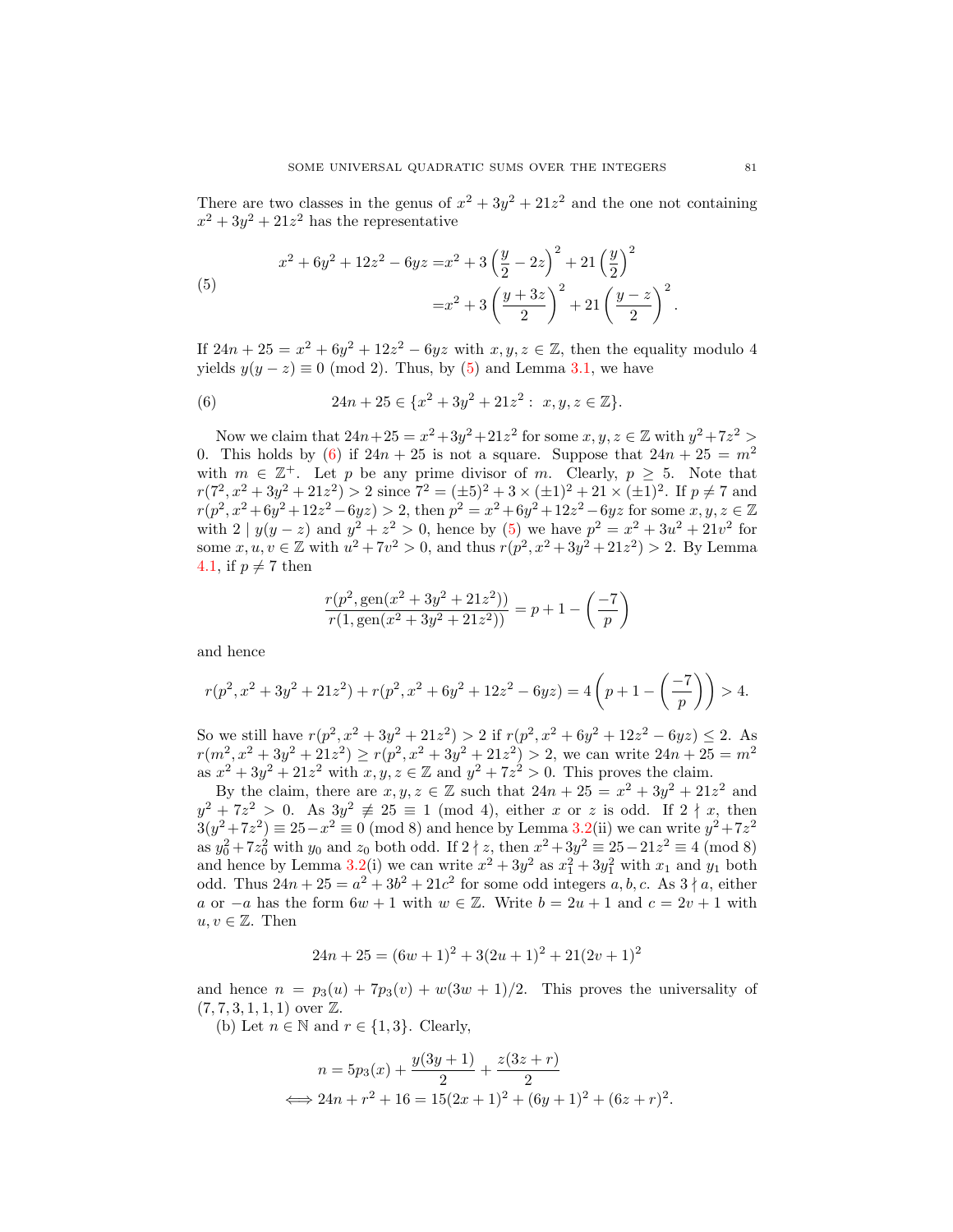There are two classes in the genus of  $x^2 + y^2 + 15z^2$ , and the one not containing  $x^2 + y^2 + 15z^2$  has the representative

<span id="page-13-0"></span>(7) 
$$
x^{2} + 4y^{2} + 4z^{2} - 2yz = x^{2} + \left(\frac{y}{2} - 2z\right)^{2} + 15\left(\frac{y}{2}\right)^{2}
$$

$$
= x^{2} + \left(2y - \frac{z}{2}\right)^{2} + 15\left(\frac{z}{2}\right)^{2}.
$$

If  $24n+r^2+16=x^2+4y^2+4z^2-2yz$  with  $x, y, z \in \mathbb{Z}$ , then  $2 \nmid x$  and  $2 \mid yz$ . Thus, in view of  $(7)$  and Lemma [3.1,](#page-6-0) we have

<span id="page-13-1"></span>(8) 
$$
24n + r^2 + 16 \in \{x^2 + y^2 + 15z^2 : x, y, z \in \mathbb{Z}\}.
$$

We claim that  $24n + r^2 + 16 = x^2 + y^2 + 15z^2$  for some  $x, y, z \in \mathbb{Z}$  with  $(x^2 +$  $(15z^2)(y^2 + 15z^2) > 0$ . This holds by [\(8\)](#page-13-1) if  $24n + r^2 + 16$  is not a square. Now suppose that  $24n + r^2 + 16 = m^2$  with  $m \in \mathbb{Z}^+$ . Let p be any prime divisor of m. Clearly,  $p \ge 5$ . Note that  $r(5^2, x^2 + y^2 + 15z^2) > 4$  since

$$
52 = (\pm 5)2 + 02 + 15 \times 02 = 02 + (\pm 5)2 + 15 \times 02 = (\pm 3)2 + (\pm 4)2 + 15 \times 02.
$$

If  $r(p^2, x^2+4y^2+4z^2-2yz) > 2$ , then  $p^2 = x^2+4y^2+4z^2-2yz$  for some  $x, y, z \in \mathbb{Z}$ with  $2 | yz$  and  $y^2 + z^2 > 0$ , hence by [\(7\)](#page-13-0)  $p^2 = x^2 + u^2 + 15v^2$  for some  $x, u, v \in \mathbb{Z}$ with  $(x^2 + 15v^2)(u^2 + 15v^2) > 0$ , and thus  $r(p^2, x^2 + y^2 + 15z^2) > 4$ . When  $p > 5$ , by Lemma [4.1](#page-11-0) we have

$$
\frac{r(p^2, \text{gen}(x^2 + y^2 + 15z^2))}{r(1, \text{gen}(x^2 + y^2 + 15z^2))} = p + 1 - \left(\frac{-15}{p}\right)
$$

and hence

$$
r(p^2, x^2 + y^2 + 15z^2) + 2r(p^2, x^2 + 4y^2 + 4z^2 - 2yz) = 8\left(p + 1 - \left(\frac{-15}{p}\right)\right) > 50.
$$

Thus we still have  $r(p^2, x^2 + y^2 + 15z^2) > 4$  if  $r(p^2, x^2 + 4y^2 + 4z^2 - 2yz) \le 2$ . As  $r(m^2, x^2 + y^2 + 15z^2) \ge r(p^2, x^2 + y^2 + 15z^2) > 4$ , we can write  $24n + r^2 + 16$  as  $x^2 + y^2 + 15z^2$  with  $(x^2 + 15z^2)(y^2 + 15z^2) > 0$ . This proves the claim.

By the claim, there are  $x, y, z \in \mathbb{Z}$  such that  $24n + r^2 + 16 = x^2 + y^2 + 15z^2$ and  $(x^2 + 15z^2)(y^2 + 15z^2) > 0$ . Since  $15z^2 \not\equiv r^2 \equiv 1 \pmod{4}$ , either x or y is odd. Without any loss of generality, we assume that  $2 \nmid x$ . Since  $y^2 + 15z^2 > 0$  and  $y^2 + 15z^2 \equiv r^2 - x^2 \equiv 0 \pmod{8}$ , by Lemma [4.2](#page-11-1) we can write  $y^2 + 15z^2 = y_0^2 + 15z_0^2$ <br>with  $y_0$  and  $z_0$  both odd. Now,  $24n + r^2 + 16 = x^2 + y_0^2 + 15z_0^2$ . Since  $x^2 + y_0^2 \equiv$  $r^2 + 1 \pmod{3}$ , one of  $x^2$  and  $y_0^2$  is congruent to  $r^2$  modulo 3 and the other one is congruent to 1 modulo 3. Thus  $x^2 + y_0^2 = (6u + r)^2 + (6v + 1)^2$  for some  $u, v \in \mathbb{Z}$ . Write  $z_0 = 2w + 1$  with  $v \in \mathbb{Z}$ . Then

$$
24n + r2 + 16 = (6u + r)2 + (6v + 1)2 + 15(2w + 1)2
$$

and hence  $n = u(3u + r)/2 + v(3v + 1)/2 + 5p<sub>3</sub>(w)$ . This proves the universality of  $(5, 5, 3, r, 3, 1)$  over  $\mathbb{Z}$ .

(c) Let  $n \in \mathbb{N}$ . Apparently,

$$
n = p_3(x) + 5p_3(y) + z(3z + 2)
$$
  

$$
\iff 24n + 26 = 3(2x + 1)^2 + 15(2y + 1)^2 + 2(6z + 2)^2
$$

.

There are two classes in the genus of  $2x^2 + 3y^2 + 15z^2$ , and the one not containing  $2x^2 + 3y^2 + 15z^2$  has the representative

<span id="page-13-2"></span>
$$
(9) \ \ g(x,y,z) = 2x^2 + 5y^2 + 11z^2 + 2yz + 2x(y-z) = 2(x+v)^2 + 3(u-2v)^2 + 15u^2
$$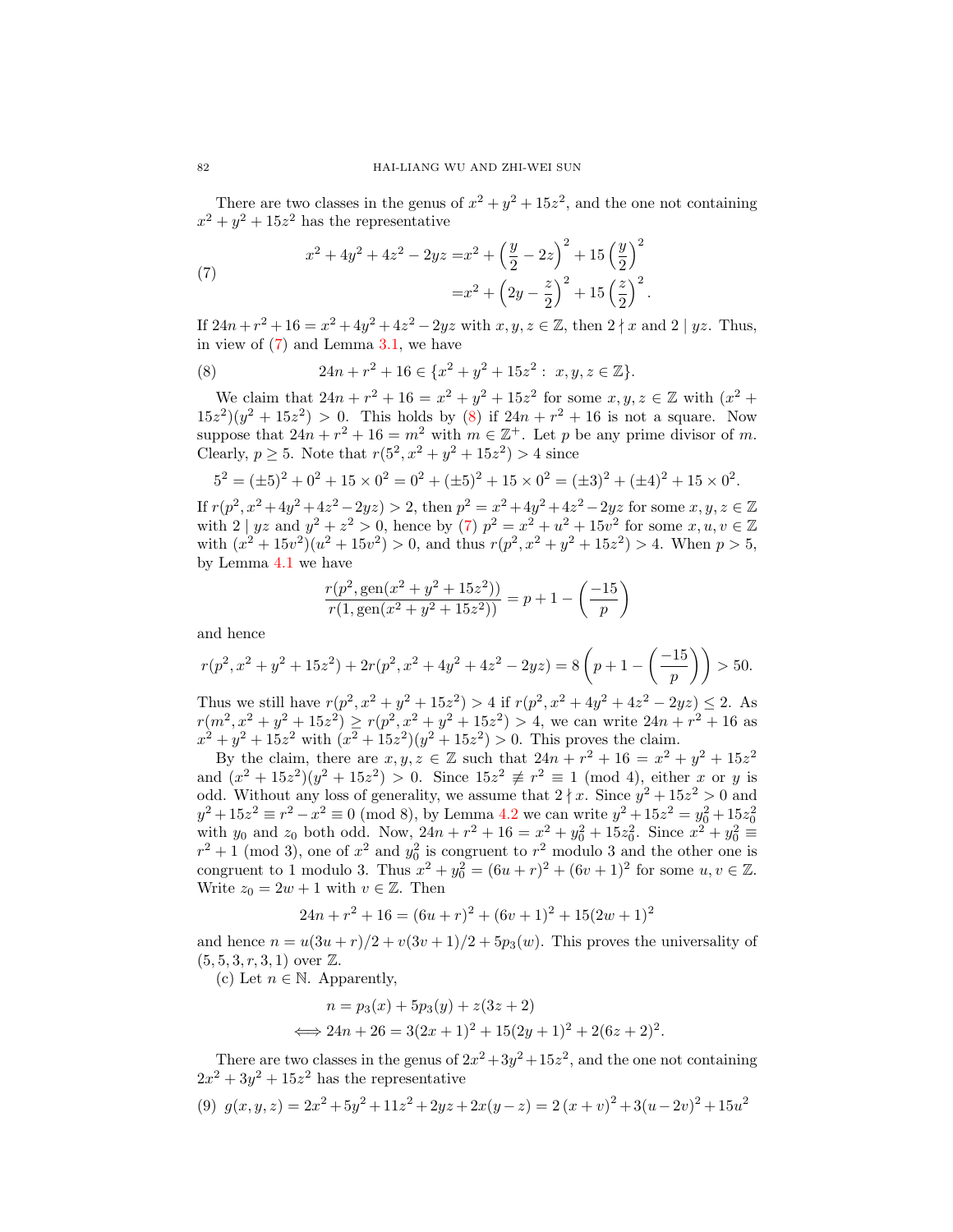with  $u = (y + z)/2$  and  $v = (y - z)/2$ . If  $24n + 26 = g(x, y, z)$  with  $x, y, z \in \mathbb{Z}$ , then  $y \equiv z \pmod{2}$ , and hence by [\(9\)](#page-13-2) we have  $24n + 26 = 2a^2 + 3b^2 + 15c^2$  for some  $a, b, c \in \mathbb{Z}$ . So, in view of Lemma [3.1,](#page-6-0) we always have

<span id="page-14-0"></span>(10) 
$$
24n + 26 \in \{2x^2 + 3y^2 + 15z^2 : x, y, z \in \mathbb{Z}\}.
$$

We claim that  $24n + 26 = 2x^2 + 3y^2 + 15z^2$  for some  $x, y, z \in \mathbb{Z}$  with  $y^2 + 5z^2 > 0$ . This holds by [\(10\)](#page-14-0) if  $12n + 13$  is not a square. Now suppose that  $12n + 13 = m^2$ with  $m \in \mathbb{Z}^+$ . Let p be any prime divisor of m. Clearly,  $p \geq 5$ . Note that  $r(2 \times 5^2, 2x^2 + 3y^2 + 15z^2) > 2$  since

$$
2 \times 5^2 = 2 \times (\pm 5)^2 + 3 \times 0^2 + 15 \times 0^2 = 2(\pm 1)^2 + 3(\pm 4)^2 + 30 \times 0^2.
$$

If  $r(2p^2, g(x, y, z)) > 2$ , then  $2p^2 = g(x, y, z)$  for some  $x, y, z \in \mathbb{Z}$  with  $y^2 + z^2 > 0$ , hence by [\(9\)](#page-13-2)  $2p^2 = 2x^2 + 3b^2 + 15c^2$  for some  $x, b, c \in \mathbb{Z}$  with  $b^2 + c^2 > 0$ , and thus  $r(2p^2, 2x^2 + 3y^2 + 15z^2) > 2$ . When  $p > 5$ , by Lemma [4.1](#page-11-0) we have

$$
\frac{r(2p^2, \text{gen}(2x^2 + 3y^2 + 15z^2))}{r(2, \text{gen}(2x^2 + 3y^2 + 15z^2))} = p + 1 - \left(\frac{-5}{p}\right)
$$

and hence

$$
r(2p^2, 2x^2 + 3y^2 + 15z^2) + 2r(2p^2, g(x, y, z)) = 6\left(p + 1 - \left(\frac{-5}{p}\right)\right) > 40.
$$

Thus we still have  $r(2p^2, 2x^2 + 3y^2 + 15z^2) > 2$  if  $r(2p^2, g(x, y, z)) \leq 2$ . As  $r(2m^2, 2x^2 + 3y^2 + 15z^2) \ge r(2p^2, 2x^2 + 3y^2 + 15z^2) > 2$ , we can write  $24n + 26$  as  $2x^2 + 3y^2 + 15z^2$  with  $y^2 + 5z^2 > 0$ . This proves the claim.

By the claim, there are  $x, y, z \in \mathbb{Z}$  such that  $24n + 26 = 2x^2 + 3(y^2 + 5z^2)$  and  $y^2 + 5z^2 > 0$ . By [\[20,](#page-18-1) Lemma 2.1],  $y^2 + 5z^2 = y_0^2 + 5z_0^2$  for some integers  $y_0$  and  $z_0$ not all divisible by 3. Without any loss of generality, we simply assume that  $3 \nmid y$ or  $3 \nmid z$ . Note that  $3 \nmid x$  and  $y \equiv z \pmod{2}$ . If  $3 \nmid yz$ , then  $\varepsilon_1 y \equiv \varepsilon_2 z \equiv x \pmod{3}$ for some  $\varepsilon_1, \varepsilon_2 \in \{\pm 1\}$ . If  $3 \mid y$  and  $3 \nmid z$  then  $x + y + \varepsilon z \equiv 0 \pmod{3}$  for some  $\varepsilon \in {\pm 1}$ ; similarly, if  $3 \nmid y$  and  $3 \nmid z$  then  $x + \varepsilon y + z \equiv 0 \pmod{3}$ . So, without loss of generality we may suppose that  $x+y+z \equiv 0 \pmod{3}$  (otherwise we adjust signs of x, y, z suitably to meet our purpose). If  $y \equiv z \equiv 0 \pmod{2}$ , then  $2x^2 \equiv 26 \pmod{4}$ , hence  $2 \nmid x$  and  $y \equiv z \pmod{4}$  since  $y^2 + 5z^2 \equiv 0 \pmod{8}$ , therefore

(11) 
$$
2x^2 + 3y^2 + 15z^2 = 2\left(\frac{y-5z}{2}\right)^2 + 3\left(\frac{2x+5y+5z}{6}\right)^2 + 15\left(\frac{2x-y-z}{6}\right)^2
$$

with  $(2x + 5y + 5z)/6$  and  $(2x - y - z)/6$  both odd.

By the above,  $24n + 26 = 2a^2 + 3b^2 + 15c^2$  for some  $a, b, c \in \mathbb{Z}$  with  $2 \nmid bc$ . As  $3 \nmid a$  and  $2a^2 \equiv 26 - 3 - 15 \equiv 0 \pmod{8}$ , a or  $-a$  has the form  $2(3w + 1)$  with  $w \in \mathbb{Z}$ . Write  $b = 2u + 1$  and  $c = 2v + 1$  with  $u, v \in \mathbb{Z}$ . Then

$$
24n + 26 = 2(2(3w + 1))^{2} + 3(2u + 1)^{2} + 15(2v + 1)^{2}
$$

and so  $n = p_3(u) + 5p_3(v) + w(3w+2)$ . This proves the universality of  $(6, 4, 5, 5, 1, 1)$ over  $\mathbb{Z}$ .

*Proof of Theorem [1.3\(](#page-1-1)ii).* (a) Let  $n \in \mathbb{N}$  and  $r \in \{1,2\}$ . It is easy to see that

$$
n = p_3(x) + 5\frac{y(3y+1)}{2} + z(3z+r)
$$
  

$$
\iff 24n + 2r^2 + 8 = 3(2x+1)^2 + 5(6y+1)^2 + 2(6z+r)^2.
$$

As mentioned in part (b) of the proof of Theorem 1.3(i), there are two classes in the genus of  $x^2 + y^2 + 15z^2$ , and the one not containing  $x^2 + y^2 + 15z^2$  has the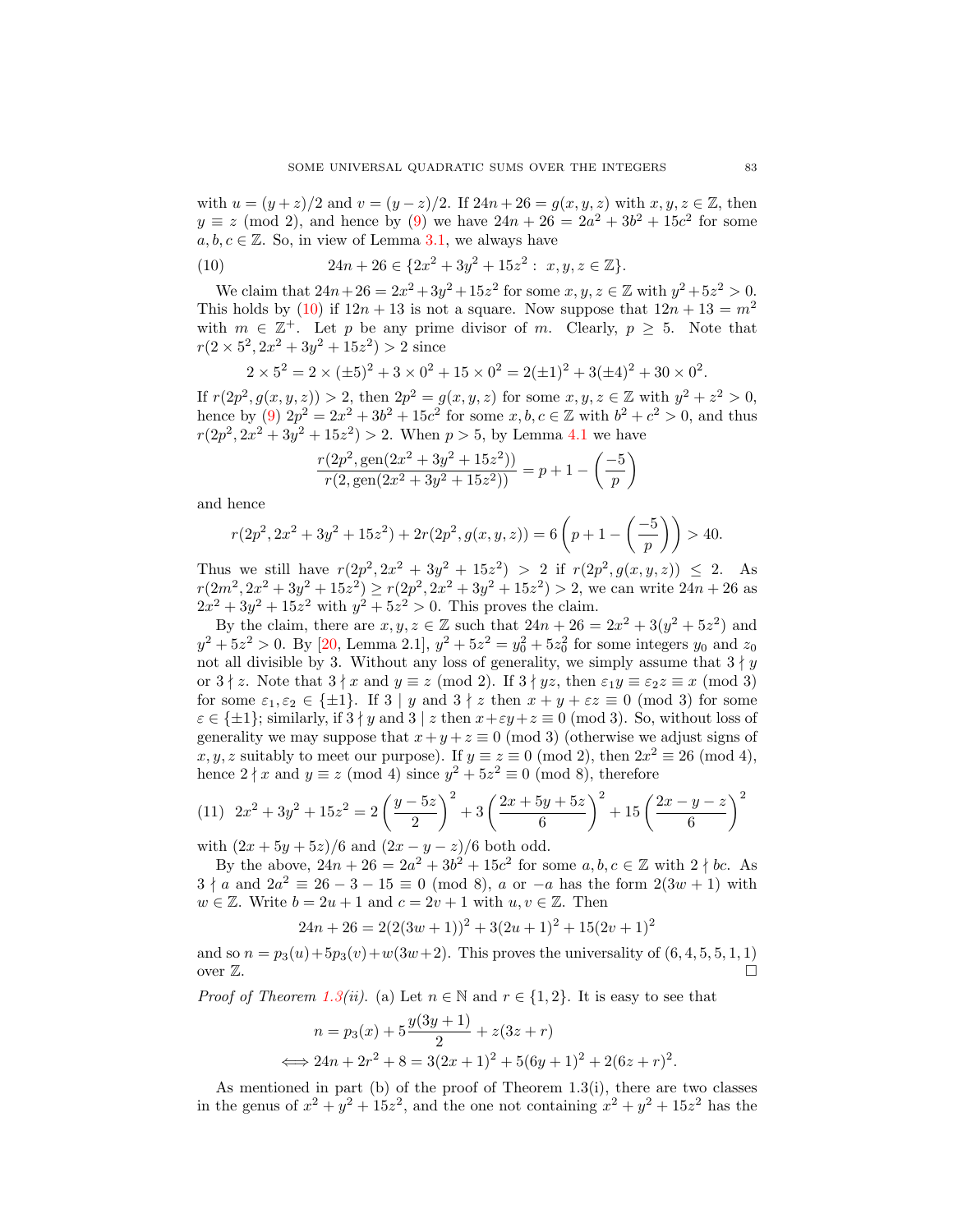representative  $x^2 + 4y^2 + 4z^2 - 2yz$ . If  $12n + r^2 + 4 = x^2 + 4y^2 + 4z^2 - 2yz$  with  $x, y, z \in \mathbb{Z}$ , then  $2 \mid yz \text{ since } r^2 \not\equiv x^2 - 2 \pmod{4}$ . Thus, in view of [\(7\)](#page-13-0) and Lemma [3.1,](#page-6-0)  $12n + r^2 + 4 = x^2 + y^2 + 15z^2$  for some  $x, y, z \in \mathbb{Z}$ . If  $x \equiv y \pmod{2}$ , then  $z \equiv r \pmod{2}$ ,  $x^2 + y^2 \equiv r^2 - 15z^2 \equiv 2r^2 \pmod{4}$  and hence  $x \equiv y \equiv r \equiv z \pmod{2}$ . So,  $x$  or  $y$  has the same parity with  $z$ . Without loss of generality we may assume that  $y \equiv z \pmod{2}$ . Since  $y^2 + 15z^2 \equiv 0 \pmod{4}$ , we have  $x \equiv r \pmod{2}$ . If  $r = 2$ and  $y^2 + 15z^2 = 0$ , then  $12n + r^2 + 4 = 0^2 + x^2 + 15 \times 0^2$  with  $x \equiv 0 \equiv r \pmod{2}$ and  $x^2 + 15 \times 0^2 > 0$ . If  $r = 1$ , then  $12n^2 + r^2 + 4 = 12n + 5$  is congruent to 2 modulo 3 and hence not a square. Thus, without loss of generality we may assume that  $y^2 + 15z^2 > 0$ .

Observe that

$$
24n + 2r^2 + 8 = 2(x^2 + y^2 + 15z^2) = 2x^2 + 3u^2 + 5v^2
$$

with  $u = (y + 5z)/2$  and  $v = (y - 3z)/2$  both odd. Since  $3u^2 + 5v^2 \equiv 2r^2 - 2x^2 \equiv$ 0 (mod 8) and  $2(3u^2+5v^2) = y^2+15z^2 > 0$ , by Lemma [3.2\(](#page-6-1)iii) we can write  $3u^2+5v^2$ as  $3y_0^2 + 5z_0^2$  with  $y_0$  and  $z_0$  both odd. As  $2(x^2 + z_0^2) \equiv 2x^2 + 5z_0^2 \equiv 2r^2 + 8 \pmod{3}$ , we have  $x^2 + z_0^2 \equiv r^2 + 1 \equiv 2 \pmod{3}$  and hence we may write x or  $-x$  as  $6u + r$ ,  $z_0$  or  $-z_0$  as  $6v + 1$ , and  $y_0 = 2w + 1$ , where  $u, v, w$  are integers. Therefore

$$
24n + 2r^{2} + 8 = 2x^{2} + 3y_{0}^{2} + 5z_{0}^{2} = 2(6u + r)^{2} + 3(2w + 1)^{2} + 5(6v + 1)^{2}
$$

and hence  $n = u(3u + r)/2 + 5v(3v + 1)/2 + p_3(w)$ . This proves the universality of  $(15, 5, 6, 2r, 1, 1)$  over  $\mathbb{Z}$ .

(b) Let  $n \in \mathbb{N}$ ,  $s \in \{1, 3, 5\}$  and  $t \in \{1, 2\}$  with  $(s, t) \neq (5, 2)$ . Obviously,

$$
n = p_3(x) + \frac{y(5y + s)}{2} + z(3z + t)
$$
  

$$
\iff 120n + 3s^2 + 10t^2 + 15 = 15(2x + 1)^2 + 3(10y + s)^2 + 10(6z + t)^2.
$$

There are two classes in the genus of  $3x^2+10y^2+15z^2$ , and the one not containing  $3x^2 + 10y^2 + 15z^2$  has the representative

<span id="page-15-0"></span>(12) 
$$
g(x, y, z) = 7x^2 + 7y^2 + 12z^2 + 6(x + y)z + 4xy
$$

$$
= 3\left(\frac{x + y}{2} + 2z\right)^2 + 10\left(\frac{x - y}{2}\right)^2 + 15\left(\frac{x + y}{2}\right)^2.
$$

If  $120n + 3s^2 + 10t^2 + 15 = g(x, y, z)$  with  $x, y, z \in \mathbb{Z}$ , then we obviously have  $x \equiv y \pmod{2}$ . Thus, in view of [\(12\)](#page-15-0) and Lemma [3.1,](#page-6-0)  $120n + 3s^2 + 10t^2 + 15 =$  $3x^2 + 10y^2 + 15z^2$  for some  $x, y, z \in \mathbb{Z}$ . If  $x = z = 0$ , then  $120n + 3s^2 + 10t^2 + 15 =$  $10y^2$ , hence  $(s, t) = (5, 1)$  and  $y^2 = 12n + 10 \equiv 2 \pmod{4}$  which is impossible. So  $x^2 + 5z^2 > 0$ , and hence by [\[20,](#page-18-1) Lemma 2.1] we can rewrite  $x^2 + 5z^2$  as  $x_0^2 + 5z_0^2$ with  $x_0, z_0 \in \mathbb{Z}$  not all divisible by 3. Without loss of generality, we simply assume that  $3 \nmid x$  or  $3 \nmid z$ . Note that  $3 \nmid y$  since  $3 \nmid t$ . If  $3 \nmid xz$ , then  $\varepsilon_1 x \equiv y \equiv \varepsilon_2 z$  for some  $\varepsilon_1, \varepsilon_2 \in {\pm 1}$ . If  $3 \mid x$  and  $3 \nmid z$ , then  $x + y + \varepsilon z \equiv 0 \pmod{3}$  for some  $\varepsilon \in {\pm 1}$ . If  $3 \nmid x$  and  $3 \nmid z$ , then  $\varepsilon x + y + z \equiv 0 \pmod{3}$  for some  $\varepsilon \in \{\pm 1\}$ . Without loss of generality, we just assume that  $x + y + z \equiv 0 \pmod{3}$  (otherwise we may adjust signs of x, y, z suitably). Note that  $x \equiv z \pmod{2}$  and we have the identity

(13) 
$$
3x_1^2 + 10y_1^2 + 15z_1^2 = 3x^2 + 10y^2 + 15z^2,
$$

where

$$
x_1 = \frac{x + 10y - 5z}{6}
$$
,  $y_1 = \frac{x + z}{2}$  and  $z_1 = \frac{x - 2y - 5z}{6}$ 

are all integral.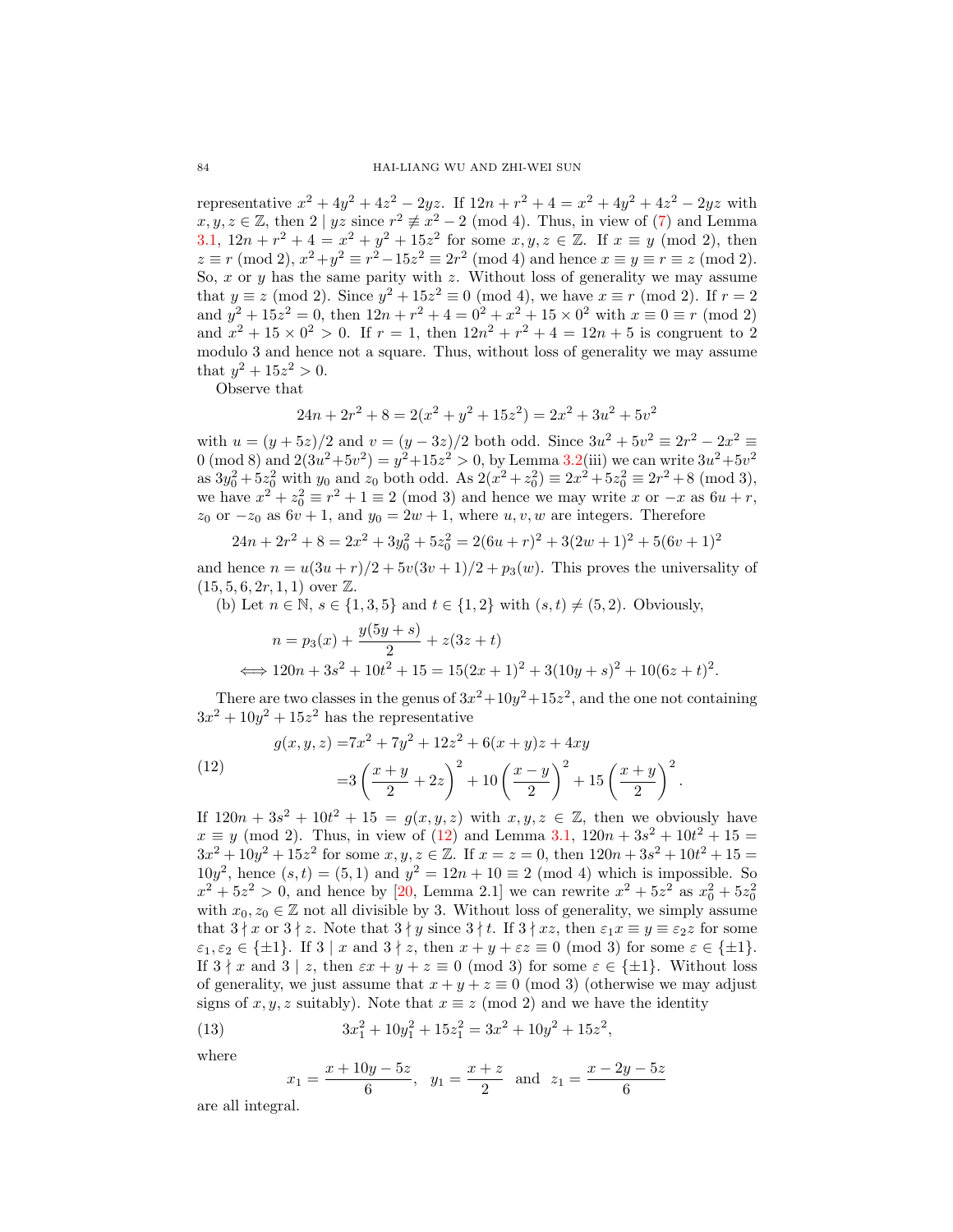If  $x \equiv z \equiv 1 \pmod{2}$ , then  $10y^2 = 120n + 3s^2 + 10t^2 + 15 - 3x^2 - 15z^2 \equiv$  $10t^2 \pmod{4}$  and hence  $y \equiv t \pmod{2}$ .

Now suppose that  $x \equiv z \equiv 0 \pmod{2}$ . Then  $2y^2 \equiv 10y^2 \equiv 3s^2 + 10t^2 + 15 \equiv$  $2(t^2+1) \pmod{4}$  and hence  $y \not\equiv t \pmod{2}$ . Observe that

 $2t^2 + 2 \equiv 120n + 3s^2 + 10t^2 + 15 = 3x^2 + 10y^2 + 15z^2 \equiv x^2 + z^2 + 2(t+1)^2 \pmod{8}$ and hence

> $y_1 = \frac{x+z}{2}$  $\frac{+z}{2} \equiv \left(\frac{x}{2}\right)$ 2  $\Big)^2 + \Big(\frac{z}{2}\Big)$ 2  $\bigg)^2 = \frac{x^2 + z^2}{4}$  $\frac{1}{4}$  = t (mod 2).

Thus

$$
z_1 = x_1 - 2y \equiv x_1 \equiv \frac{x+z}{2} - 3z + 5y \equiv t + y \equiv 1 \pmod{2}.
$$

In view of the above, there are integers  $x, y, z \in \mathbb{Z}$  with  $x \equiv z \equiv 1 \pmod{2}$  and  $y \equiv t \pmod{2}$  such that  $120n + 3s^2 + 10t^2 + 15 = 3x^2 + 10y^2 + 15z^2$ . Clearly, y or  $-y$  has the form  $6v + t$  with  $v \in \mathbb{Z}$ . Write  $z = 2w + 1$  with  $w \in \mathbb{Z}$ . Since  $x^2 \equiv s^2 \pmod{5}$ , we can write x or  $-x$  as  $10u + s$  with  $w \in \mathbb{Z}$ . Therefore

$$
120n + 3s2 + 10t2 + 15 = 3(10u + s)2 + 10(6v + t)2 + 15(2w + 1)2
$$

and hence  $n = p_3(w) + u(5u + s)/2 + v(3v + t)$ . This proves the universality of  $(6, 2t, 5, s, 1, 1)$  over  $\mathbb{Z}$ .

### 5. Proof of Theorem [1.4](#page-2-2)

B. W. Jones and G. Pall [\[12\]](#page-18-16) proved the following celebrated result.

<span id="page-16-0"></span>**Lemma 5.1.** Let  $n \in \mathbb{N}$  with  $8n + 1$  not a square. Then

$$
|\{(x, y, z) \in \mathbb{Z}^3 : x^2 + y^2 + z^2 = 8n + 1 \& 4 | x \}|
$$
  
=|\{(x, y, z) \in \mathbb{Z}^3 : x^2 + y^2 + z^2 = 8n + 1 \& x \equiv 2 \pmod{4}\}| > 0.

A. G. Earnest [\[5,](#page-18-17) [6\]](#page-18-18) showed the following useful result.

<span id="page-16-1"></span>Lemma 5.2. Let c be a primitive spinor exceptional integer for the genus of a positive ternary quadratic form  $f(x, y, z)$ , and let S be a spinor genus containing f. Let s be a fixed positive integer relatively prime to  $2d(f)$  for which  $cs^2$  can be primitively represented by S. If  $t \in \mathbb{Z}^+$  is relatively prime to  $2d(f)$ , then  $ct^2$  can be primitively represented by S if and only if

$$
\left(\frac{-cd(f)}{s}\right) = \left(\frac{-cd(f)}{t}\right).
$$

*Proof of Theorem [1.4](#page-2-2).* Fix  $n \in \mathbb{N}$ . Clearly,

$$
n = p_3(x) + y^2 + 2z(4z + 1) \iff 8n + 2 = (2x + 1)^2 + 8y^2 + (8z + 1)^2.
$$

So, it suffices to show that  $8n + 2 = x^2 + y^2 + 8z^2$  for some  $x, y, z \in \mathbb{Z}$  with  $x \equiv \pm 1 \pmod{8}$ .

**Case 1.**  $n$  is not twice a triangular number.

In this case,  $4n + 1$  is not a square. If  $2 \mid n$ , then by Lemma [5.1](#page-16-0) we can write  $4n+1$  as  $x^2+y^2+z^2$  with  $2\nmid x, 2 \mid y$  and  $z \equiv 2 \pmod{4}$ . If  $2\nmid n$ , then there are  $x, y, z \in \mathbb{Z}$  with  $2 \nmid x$  and  $y \equiv z \equiv 0 \pmod{2}$  such that  $4n + 1 = x^2 + y^2 + z^2$  and hence  $y \not\equiv z \pmod{4}$  since  $y^2 + z^2 \equiv 5 - x^2 \equiv 4 \pmod{8}$ . So we can always write  $4n + 1 = x^2 + y^2 + z^2$  with  $2 \nmid x, 2 \mid y$  and  $z \equiv 2n - 2 \pmod{4}$ , hence

$$
8n + 2 = 2(x^{2} + y^{2} + z^{2}) = (x + y)^{2} + (x - y)^{2} + 8\left(\frac{z}{2}\right)^{2}
$$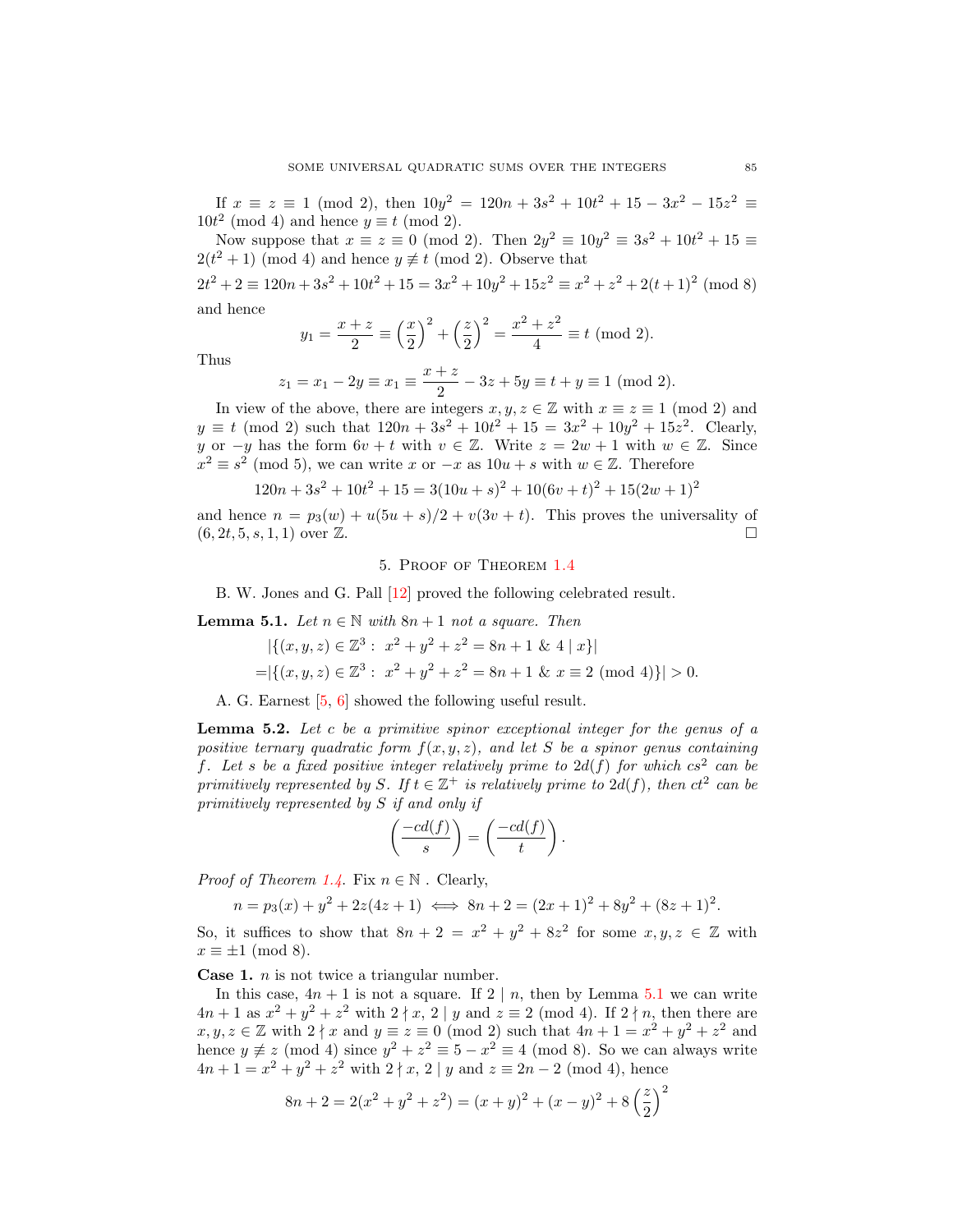with  $z/2 \equiv n - 1 \pmod{2}$ . Thus

$$
(x+y)^2 + (x-y)^2 \equiv 8n + 2 - 8(n-1) = 10 \not\equiv 3^2 + 3^2 \pmod{16}
$$

and hence  $x + \varepsilon y \equiv \pm 1 \pmod{8}$  for some  $\varepsilon \in {\pm 1}$ .

**Case 2.**  $n = 2p_3(m)$  with  $m \in \mathbb{N}$ , and  $2m + 1$  has no prime factor of the form  $4k + 3$ .

In this case,  $2m + 1$  can be expressed as the sum of two squares. If 4 | m, then

$$
8n + 2 = 2(2m + 1)^{2} = (2m + 1)^{2} + (2m + 1)^{2} + 8 \times 0^{2}
$$

with  $2m + 1 \equiv 1 \pmod{8}$ . If  $4 \nmid m$ , then  $2m + 1 = u^2 + (2v)^2$  for some odd integers  $u$  and  $v$ , and hence

$$
8n + 2 = 2(u2 + 4v2)2 = 2((u2 - 4v2)2 + (4uv)2)
$$
  
= (u<sup>2</sup> - 4v<sup>2</sup> + 4uv)<sup>2</sup> + (u<sup>2</sup> - 4v<sup>2</sup> - 4uv)<sup>2</sup> + 8 × 0<sup>2</sup>

with  $u^2 - 4v^2 \pm 4uv \equiv 1 \pmod{8}$ .

**Case 3.** 
$$
n = 2p_3(m)
$$
 with  $m \in \mathbb{N}$ , and  $2m + 1$  has a prime factor  $p \equiv 3 \pmod{4}$ .  
By Lagrange's four-square theorem, we can write  $p = a^2 + b^2 + c^2 + d^2$ , where a

is an even number and  $b, c, d$  are odd numbers. Thus

$$
p^{2} = (a^{2} + b^{2} - c^{2} - d^{2})^{2} + 4(a^{2} + b^{2})(c^{2} + d^{2})
$$
  
=  $(a^{2} + b^{2} - c^{2} - d^{2})^{2} + (2ac + 2bd)^{2} + (2ad - 2bc)^{2}$ 

and hence  $(2m+1)^2 = x^2 + (2y)^2 + (2z)^2$  for some odd integers  $x, y, z$ . Observe that

$$
8n + 2 = 2(2m + 1)^{2} = (x + 2y)^{2} + (x - 2y)^{2} + 8z^{2}
$$

and  $(x+2y)^2 + (x-2y)^2 \equiv 2 - 8z^2 \equiv 10 \not\equiv 3^2 + 3^2 \pmod{16}$ . So one of  $x + 2y$  and  $x - 2y$  is congruent to 1 or  $-1$  modulo 8.

Now we give an alternative approach to Case 3. There are three classes in the genus of  $x^2 + y^2 + 32z^2$  with the three representatives

$$
f_1(x, y, z) = x^2 + y^2 + 32z^2,
$$
  
\n
$$
f_2(x, y, z) = 2x^2 + 2y^2 + 9z^2 + 2yz - 2zx,
$$
  
\n
$$
f_3(x, y, z) = x^2 + 4y^2 + 9z^2 - 4yz.
$$

The class of  $f_1$  and the class of  $f_2$  constitute a spinor genus while another spinor genus in the genus only contains the class of  $f_3$ . Since 2 is a primitive spinor exceptional integer for this genus, by Lemma [5.2](#page-16-1) we can write  $2p^2$  as

$$
f_3(u, v, w) = u^2 + 4v^2 + 9w^2 - 4vw = u^2 + (2v - w)^2 + 8w^2
$$

with  $u, v, w \in \mathbb{Z}$ . Since  $2 \nmid uw$ , we see that  $8n + 2 = 2(2m + 1)^2 = a^2 + b^2 + 8c^2$  for some odd integers  $a, b, c$ . As  $a^2 + b^2 \equiv 2 - 8c^2 \equiv 10 \not\equiv 3^2 + 3^2 \pmod{16}$ , a or b is congruent to 1 or −1 modulo 8. This concludes our discussion of Case 3.

In view of the above, we have completed the proof of Theorem [1.4.](#page-2-2)  $\Box$ 

# **REFERENCES**

- <span id="page-17-0"></span>[1] B. C. Berndt, [Number Theory in the Spirit of Ramanujan](http://dx.doi.org/10.1090/stml/034), Amer. Math. Soc., Providence, RI, 2006. [MR 2246314](http://www.ams.org/mathscinet-getitem?mr=2246314&return=pdf)
- <span id="page-17-1"></span>[2] J. W. S. Cassels, Rational Quadratic Forms, Academic Press, London, 1978. [MR 522835](http://www.ams.org/mathscinet-getitem?mr=522835&return=pdf)
- [3] L. E. Dickson, [Quaternary quadratic forms representing all integers,](http://dx.doi.org/10.2307/2370770) Amer. J. Math., 49 (1927), 39–56. [MR 1506600](http://www.ams.org/mathscinet-getitem?mr=1506600&return=pdf)